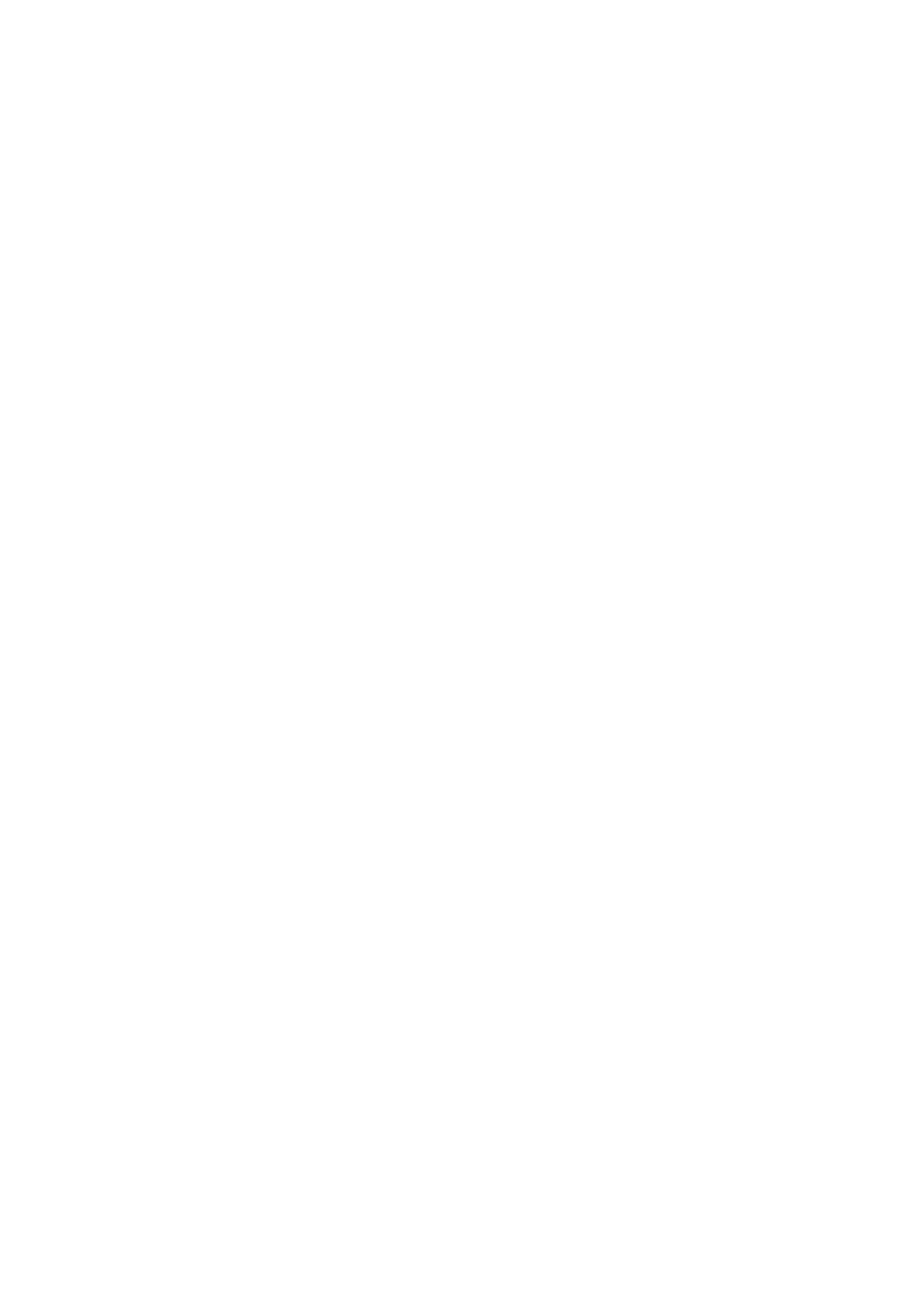Statutory Document No. 2021/0275



*Companies (Transfer of Domicile) Act 1998*

# **INSURANCE (MEMORANDUM OF CONTINUANCE) REGULATIONS 2021**

*Laid before Tynwald: Coming into Operation: 30 June 2022*

The Isle of Man Financial Services Authority makes the following Regulations under section 2(2)(a) of the Companies (Transfer of Domicile) Act 1998 (as modified by Schedule 4 to the Insurance Act 2008).

### <span id="page-2-0"></span>**1 Title**

These Regulations are the Insurance (Memorandum of Continuance) Regulations 2021.

### <span id="page-2-1"></span>**2 Commencement**

These Regulations come into operation on 30 June 2022<sup>1</sup> .

## <span id="page-2-2"></span>**3 Continuation of offshore insurers**

(1) The forms of memoranda of continuance for an offshore insurer under section 2(2)(a) of the Companies (Transfer of Domicile) Act 1998 (as modified by Schedule 4 to the Insurance Act 2008) are set out in Schedule 1.

<sup>&</sup>lt;sup>1</sup> Under section 16(2) of the Companies (Transfer of Domicile) Act 1998, regulations shall be laid before Tynwald as soon as practicable after they are made, and if Tynwald at the sitting at which the regulations are laid or at the next following sitting resolves that they shall be annulled, they shall cease to have effect.



1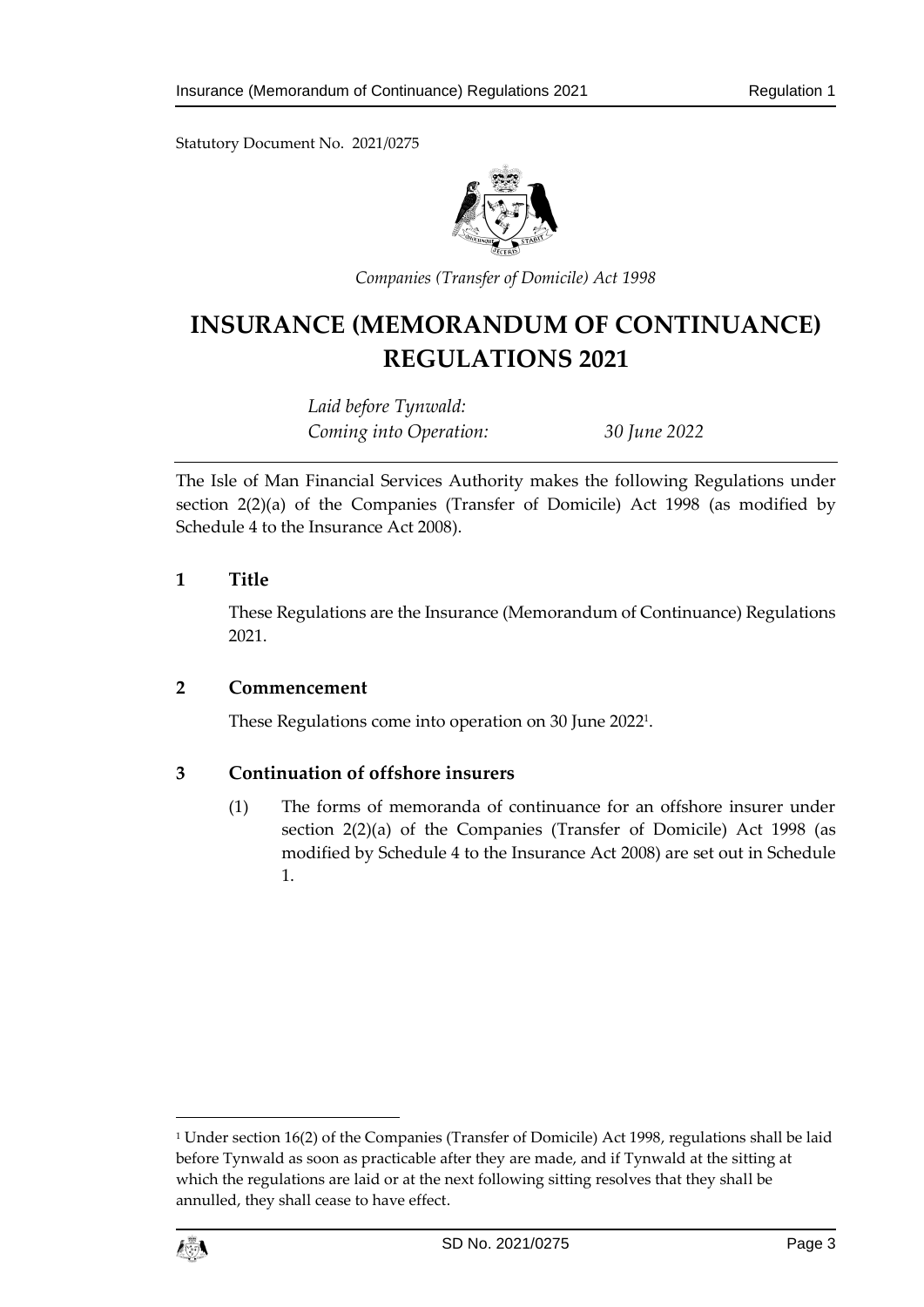#### **MADE 2 DECEMBER 2021**

**B. ROTH** *Chief Executive of the Isle of Man Financial Services Authority*

> **L. BOYLE** *Member of the Isle of Man Financial Services Authority*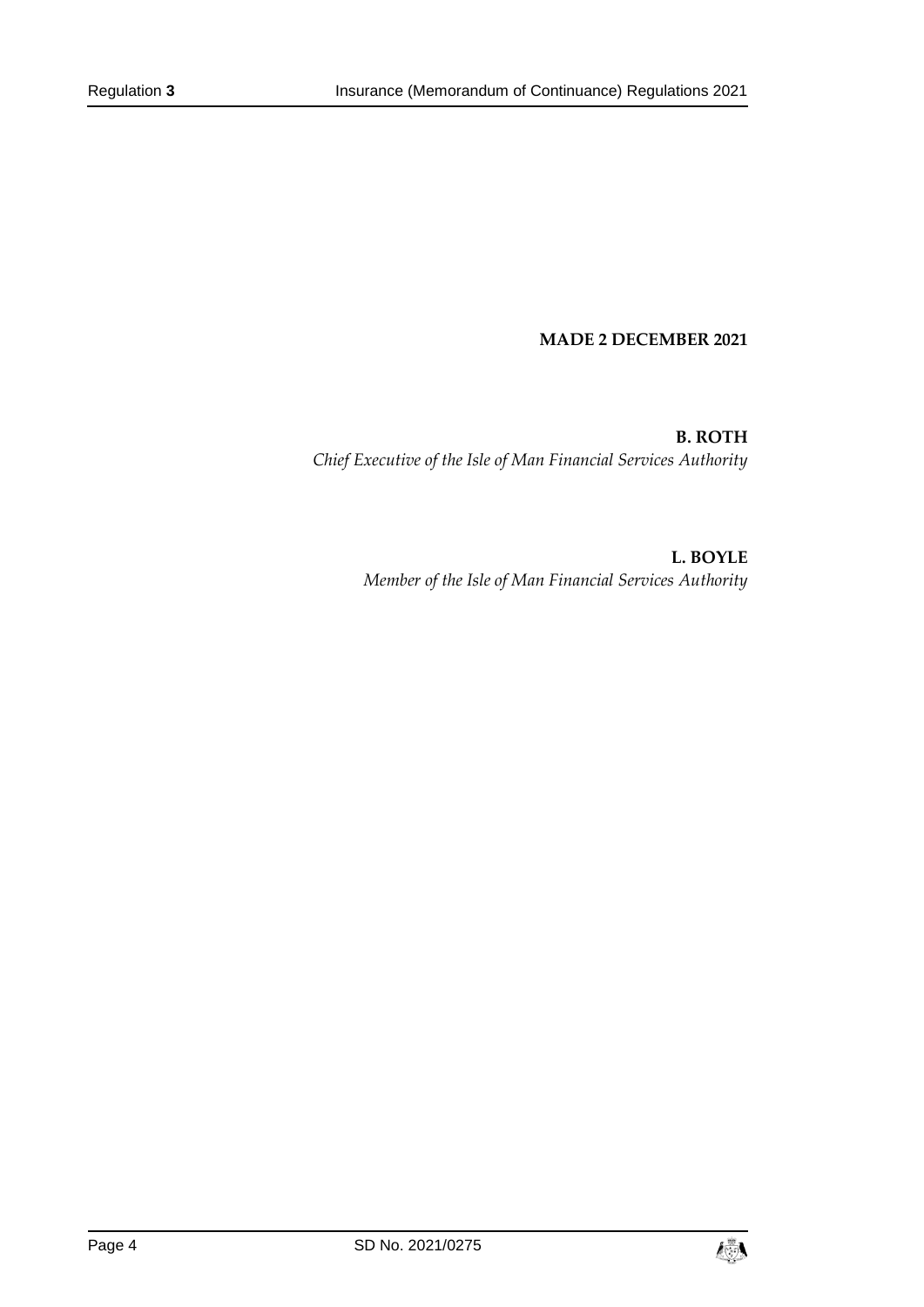### **SCHEDULE 1**

### <span id="page-4-1"></span><span id="page-4-0"></span>**MEMORANDUM OF CONTINUANCE OF AN OFFSHORE INSURER**

### **FORM ONE**

# *MEMORANDUM OF CONTINUANCE COMPANY LIMITED BY SHARES THE COMPANIES (TRANSFER OF DOMICILE) ACT 1998 (AS AMENDED BY SCHEDULE 4 TO THE INSURANCE ACT 2008) THE COMPANIES ACTS 1931 – 2004*

### *PART A*

- 1. The name of the Company from the date of continuance is:
- 2. The Company is a \*private/public company [\* delete as appropriate].
- 3. The liability of the members of the Company is limited.
- 4. \* Restrictions, if any, on the exercise of the rights, powers and privileges of the Company with effect from the date of continuance
	- or

\* There are no restrictions on the rights, powers and privileges of the Company with effect from the date of continuance.

[\* delete as appropriate]

[Restrictions are limited to those permitted by Section 5(6) of the Companies Act 1986].

the date of continuance was registered under the name [  $\qquad \qquad$  ].

5. The share capital of the Company is [ ] divided into [ ] shares of [ ] each. 6. The Company was incorporated in [ ] on the [ ] day of [ | in the name of [ ] with Registered Number [ ] and immediately preceding

**Adopted by Special Resolution of the Company on [ ].**

The summary of capital and shares of the Company; the particulars of the shareholders of the Company, directors, secretary and (as applicable) nominated officer of the Company; the statement of indebtedness in respect of mortgages and charges of the Company; and the intended situation of the Registered Office of the Company are set out in Part B.

| Signed on behalf of the Company by: |        |                         |  |
|-------------------------------------|--------|-------------------------|--|
| Full name in block letters:         |        |                         |  |
| Status:                             |        | (Director or Secretary) |  |
| Dated this                          | day of |                         |  |
|                                     |        |                         |  |

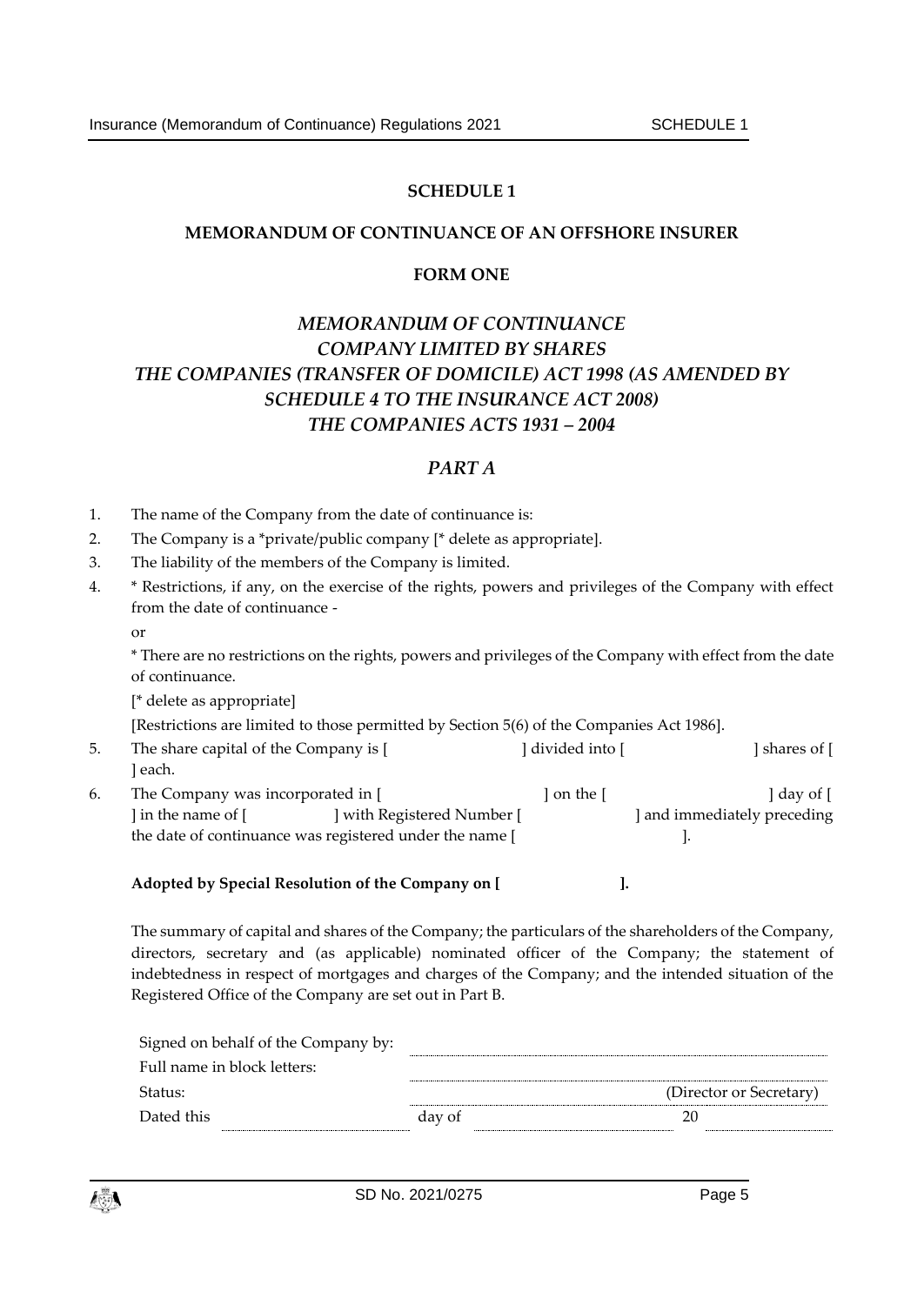# *MEMORANDUM OF CONTINUANCE – PART B*

### *SECTION ONE*

## *PARTICULARS OF THE DIRECTORS*

#### PARTICULARS TO BE PROVIDED IN RESPECT OF EACH PERSON WHO IS A DIRECTOR

| Name                                                                            |  |
|---------------------------------------------------------------------------------|--|
| Former name(s)                                                                  |  |
| Address                                                                         |  |
| <b>Business Occupation</b>                                                      |  |
| Nationality (and Nationality<br>of origin if other than present<br>Nationality) |  |

I hereby consent to act as director of the Continued Company

Signature **Date** Date **Date Date Date Date Date Date Date D** 

| Name                            |  |
|---------------------------------|--|
| Former name(s)                  |  |
| Address                         |  |
|                                 |  |
|                                 |  |
|                                 |  |
|                                 |  |
|                                 |  |
| <b>Business Occupation</b>      |  |
| Nationality (and Nationality    |  |
| of origin if other than present |  |
| Nationality)                    |  |

I hereby consent to act as director of the Continued Company

 ${\small \textbf{Square} \hspace{2em} \textbf{Date} }$ 

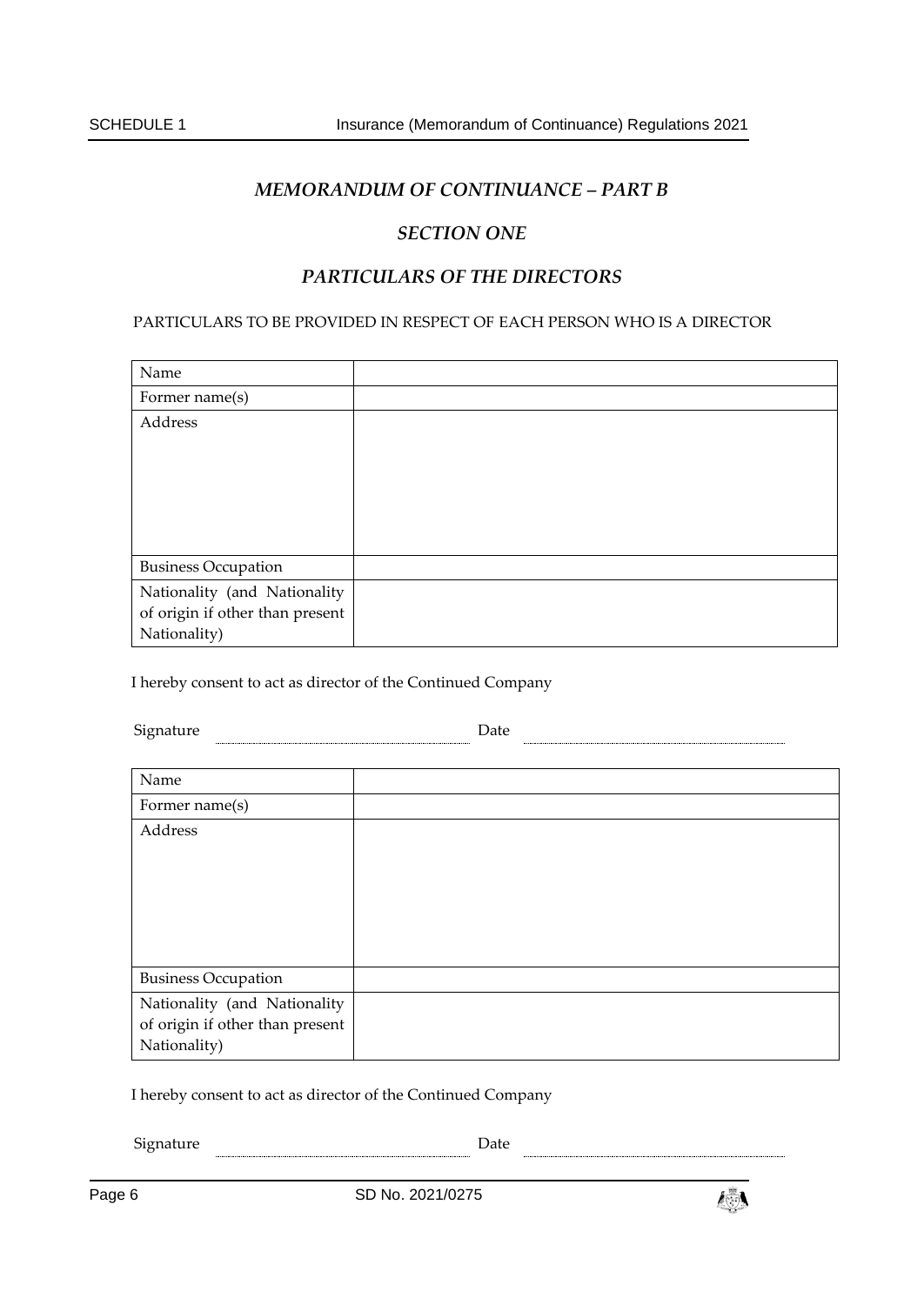## *PARTICULARS OF SECRETARY*

| Name           |  |
|----------------|--|
| Former name(s) |  |
| Address        |  |
|                |  |
|                |  |
|                |  |
|                |  |
|                |  |

I hereby consent to act as Secretary of the Continued Company

Signature **Date** Date **Date Date Date Date Date Date Date Date Date Date Date Date Date Date Date Date Date D** 

# *NOMINATED OFFICER*

Particulars of Nominated Officer (see Beneficial Ownership Act 2017 Notes below)

| Name           |  |
|----------------|--|
| Former name(s) |  |
| Address        |  |
|                |  |
|                |  |
|                |  |
|                |  |
|                |  |

I hereby consent to act as Nominated Officer of the Continued Company

| $\sim$<br>ى 1<br>-- | - - - |  |
|---------------------|-------|--|
|                     |       |  |

If the Beneficial Ownership Act 2017 does not apply to the Continued Company, please complete the Insert Sheet below.

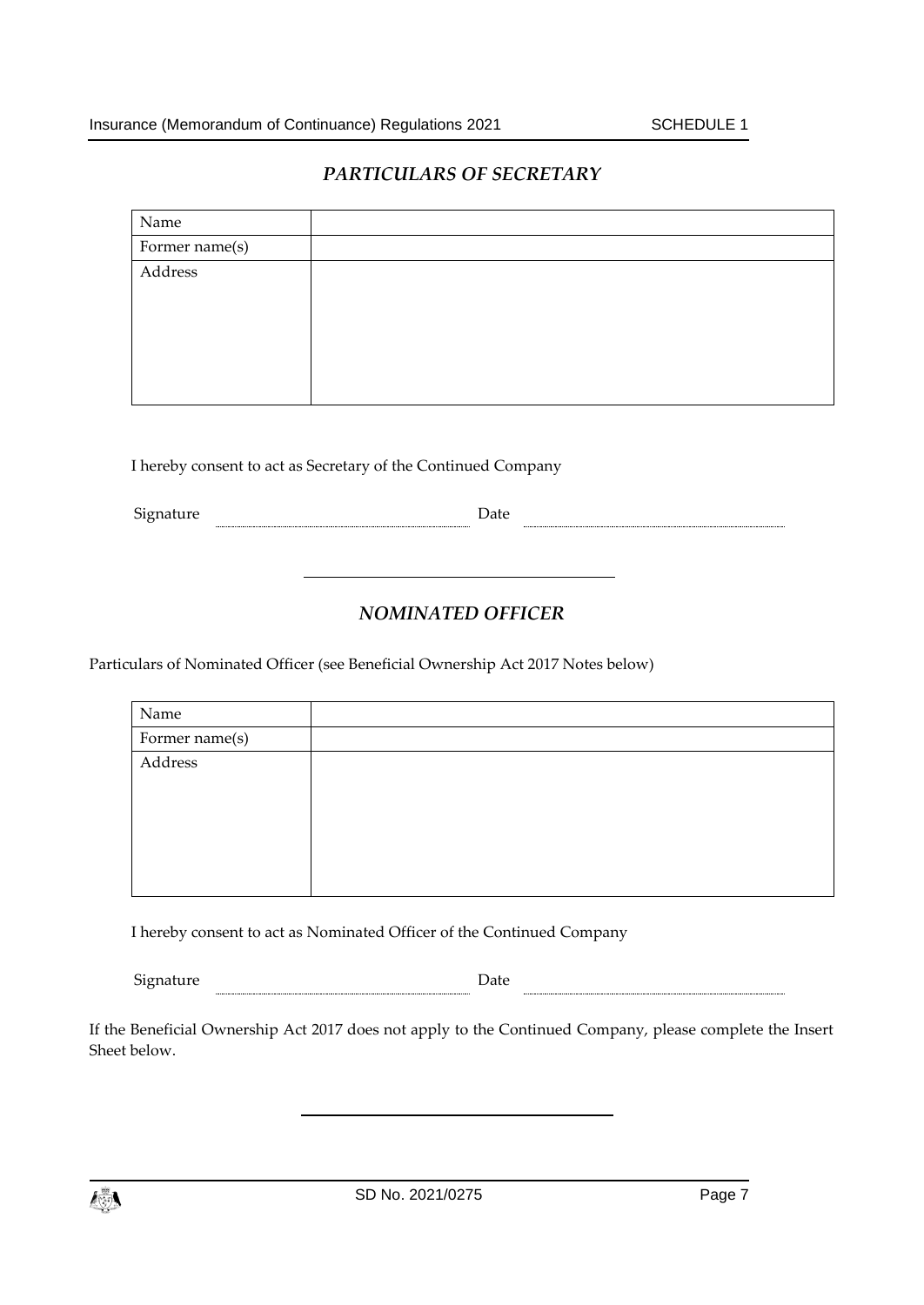# *STATEMENT OF INDEBTEDNESS IN RESPECT OF MORTGAGES AND CHARGES*

Total amount of the indebtedness of the Company in respect of all mortgages and charges of the kind which are required to be registered with the Department for Enterprise [  $\qquad \qquad$  ]

# *INTENDED SITUATION OF REGISTERED OFFICE*

The intended situation of the Registered Office of the Company on continuance is as stated below –

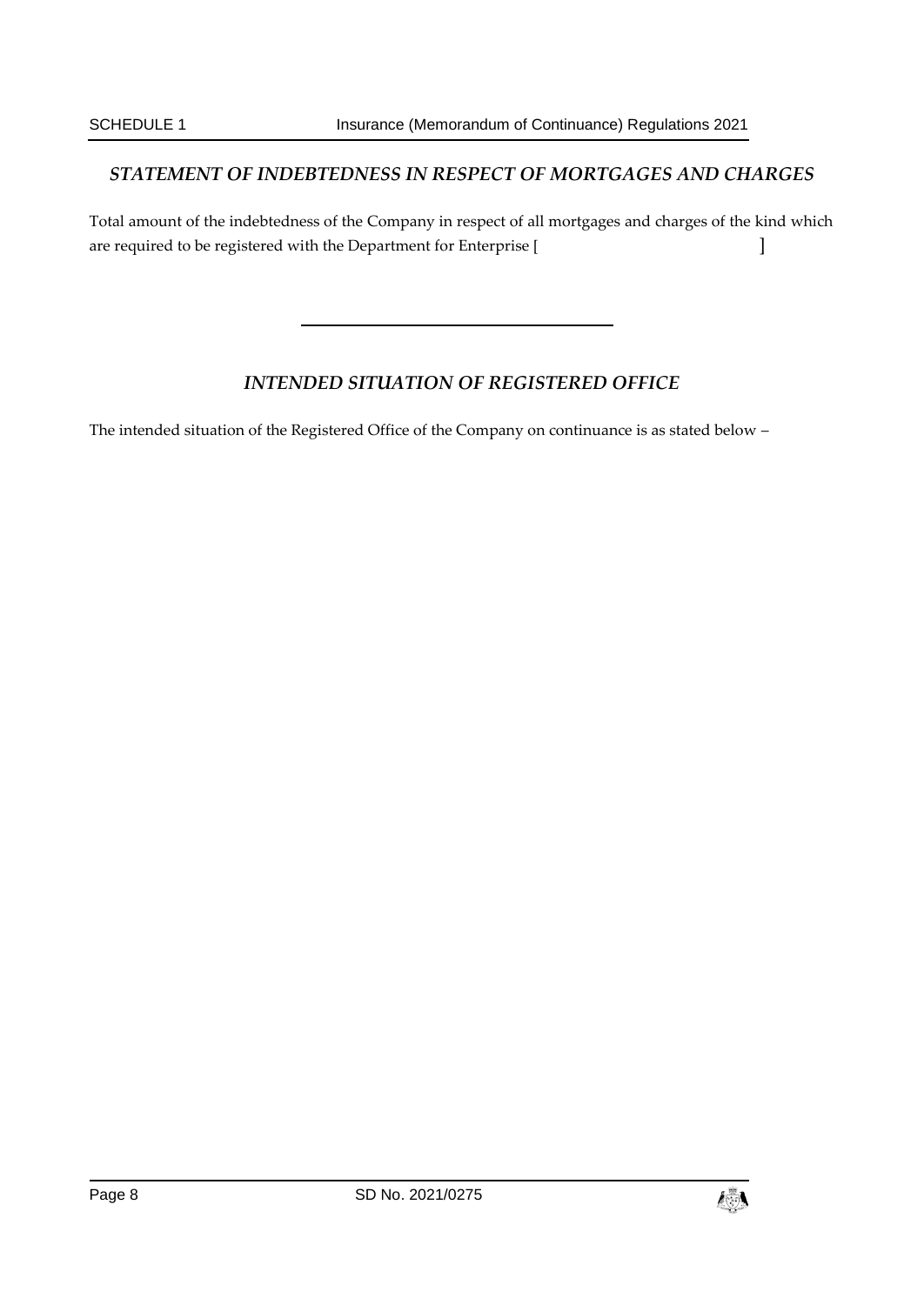### *SECTION TWO*

# *SUMMARY OF CAPITAL AND SHARES*

| Nominal Share Capital [                                                                                  | ] divided into [                                                                                       |        | shares of [ | ] each.                                                                                                                                                                                                                                                                                                                                                                                                                                |  |  |  |
|----------------------------------------------------------------------------------------------------------|--------------------------------------------------------------------------------------------------------|--------|-------------|----------------------------------------------------------------------------------------------------------------------------------------------------------------------------------------------------------------------------------------------------------------------------------------------------------------------------------------------------------------------------------------------------------------------------------------|--|--|--|
| Number of shares of each class taken up to the date of this<br>Memorandum                                |                                                                                                        |        |             |                                                                                                                                                                                                                                                                                                                                                                                                                                        |  |  |  |
| cash                                                                                                     | Number of shares of each class issued subject to payment wholly in                                     |        |             |                                                                                                                                                                                                                                                                                                                                                                                                                                        |  |  |  |
| Number of shares of each class issued as fully paid up otherwise<br>than in cash                         |                                                                                                        |        |             |                                                                                                                                                                                                                                                                                                                                                                                                                                        |  |  |  |
| Number of shares issued as partly paid up to the extent<br>per share otherwise than in cash<br>of        |                                                                                                        |        |             |                                                                                                                                                                                                                                                                                                                                                                                                                                        |  |  |  |
| Number of shares (if any) of each class issued at a discount                                             |                                                                                                        |        |             |                                                                                                                                                                                                                                                                                                                                                                                                                                        |  |  |  |
|                                                                                                          | Amount of discount on the issue of shares which has not been<br>written off at the date of this return |        |             |                                                                                                                                                                                                                                                                                                                                                                                                                                        |  |  |  |
| There has been called up on each of                                                                      |                                                                                                        | shares |             | $\mathcal{L}$                                                                                                                                                                                                                                                                                                                                                                                                                          |  |  |  |
| There has been called up on each of                                                                      |                                                                                                        |        |             | shares $\epsilon$                                                                                                                                                                                                                                                                                                                                                                                                                      |  |  |  |
| There has been called up on each of                                                                      |                                                                                                        | shares | £           | $\begin{minipage}{0.5\textwidth} \begin{tabular}{ c c c } \hline & \multicolumn{2}{ c }{\textbf{0.5}} & \multicolumn{2}{ c }{\textbf{0.5}} \\ \hline \multicolumn{2}{ c }{\textbf{0.5}} & \multicolumn{2}{ c }{\textbf{0.5}} & \multicolumn{2}{ c }{\textbf{0.5}} \\ \hline \multicolumn{2}{ c }{\textbf{0.5}} & \multicolumn{2}{ c }{\textbf{0.5}} & \multicolumn{2}{ c }{\textbf{0.5}} \\ \hline \multicolumn{2}{ c }{\textbf{0.5}}$ |  |  |  |
| Total amount of calls received, including payments on application<br>and allotment                       |                                                                                                        |        | £           |                                                                                                                                                                                                                                                                                                                                                                                                                                        |  |  |  |
| Total amount (if any) agreed to be considered as paid on                                                 | shares which have been issued as fully paid up                                                         |        |             |                                                                                                                                                                                                                                                                                                                                                                                                                                        |  |  |  |
| otherwise than in cash                                                                                   |                                                                                                        |        | £           |                                                                                                                                                                                                                                                                                                                                                                                                                                        |  |  |  |
| Total amount (if any) agreed to be considered as paid on<br>shares which have been issued as partly paid |                                                                                                        |        |             |                                                                                                                                                                                                                                                                                                                                                                                                                                        |  |  |  |
| up to the extent of                                                                                      | per share otherwise than in cash                                                                       |        | £           |                                                                                                                                                                                                                                                                                                                                                                                                                                        |  |  |  |
| Total amount of calls unpaid                                                                             |                                                                                                        |        | £           |                                                                                                                                                                                                                                                                                                                                                                                                                                        |  |  |  |
| Total number of shares of each class forfeited                                                           |                                                                                                        |        |             | $\begin{picture}(20,10)(-20,10)(-20,10)(-20,10)(-20,10)(-20,10)(-20,10)(-20,10)(-20,10)(-20,10)(-20,10)(-20,10)(-20,10)(-20,10)(-20,10)(-20,10)(-20,10)(-20,10)(-20,10)(-20,10)(-20,10)(-20,10)(-20,10)(-20,10)(-20,10)(-20,10)(-20,10)(-20,10)(-20,10)(-20,10)(-20,10$                                                                                                                                                                |  |  |  |
| Total amount paid (if any) on shares forfeited                                                           |                                                                                                        |        | £           |                                                                                                                                                                                                                                                                                                                                                                                                                                        |  |  |  |
| Total amount of shares for which share warrants to bearer are<br>outstanding                             |                                                                                                        |        | £           |                                                                                                                                                                                                                                                                                                                                                                                                                                        |  |  |  |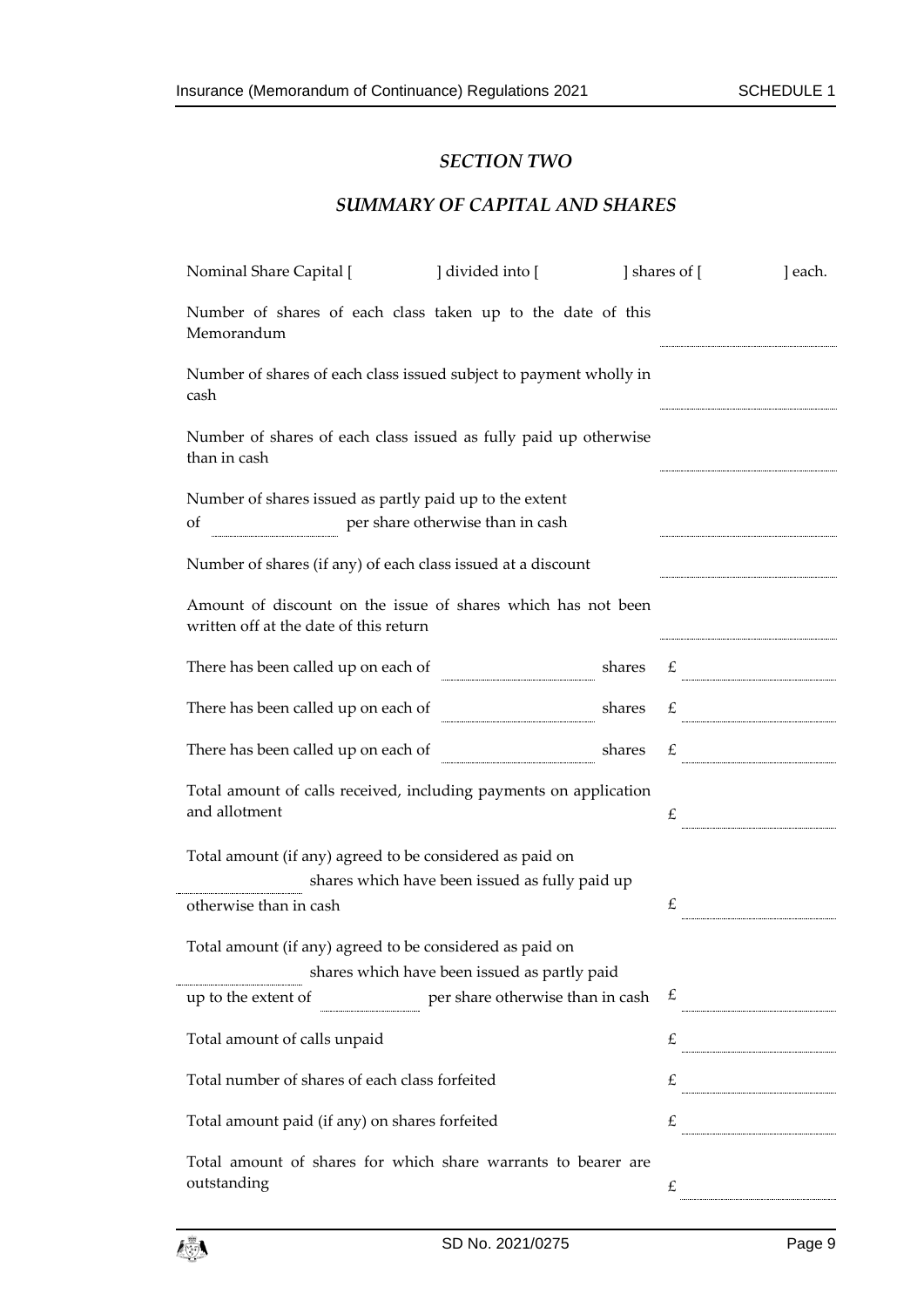Number of shares comprised in each share warrant to bearer, specifying in the case of warrants of different kinds, particulars of each kind  $\epsilon$ 

| Name and Address | No. of Shares held | Type of Shares | Denominations |
|------------------|--------------------|----------------|---------------|
|                  |                    |                |               |
|                  |                    |                |               |
|                  |                    |                |               |
|                  |                    |                |               |
|                  |                    |                |               |
|                  |                    |                |               |
|                  |                    |                |               |
|                  |                    |                |               |
|                  |                    |                |               |
|                  |                    |                |               |
|                  |                    |                |               |

# *PARTICULARS OF THE SHAREHOLDERS*

NOTE: Section Two is not applicable in the case of a company not having a share capital.

**NOTES** 

- 1. Full names must be given. In the case of an individual, the individual's present first name or names and surname must be given. "First name" includes a forename, and "surname" in the case of a peer or person usually known by a title different from the individual's surname means that title. In the case of a corporation which is a secretary, its corporate name must be given.
- 2. In the case of an individual, any former first names and surname must be given in addition. The expression "first name" includes a forename.

"Former first name" and "former surname" do not include:

- (a) in the case of a peer or a person usually known by a British title different from his surname, the name by which he was known previous to the adoption of or succession to the title; or
- (b) in the case of any person, a former first name or surname where that name or surname was changed or disused before the person bearing the name attained the age of eighteen years or has been changed or disused for a period of not less than 20 years; or
- (c) in the case of an individual whose name or surname has changed as part of a marriage or civil partnership, the name or surname (as the case may be) by which the individual was known previous to the marriage or civil partnership (as the case may be).
- 3. Usual residential address must be given or, in the case of a corporation which is a secretary, the registered or principal office.
- 4. In the case of an individual who has no Business Occupation, but holds any other directorship or directorships, particulars of that directorship or one of those directorships.

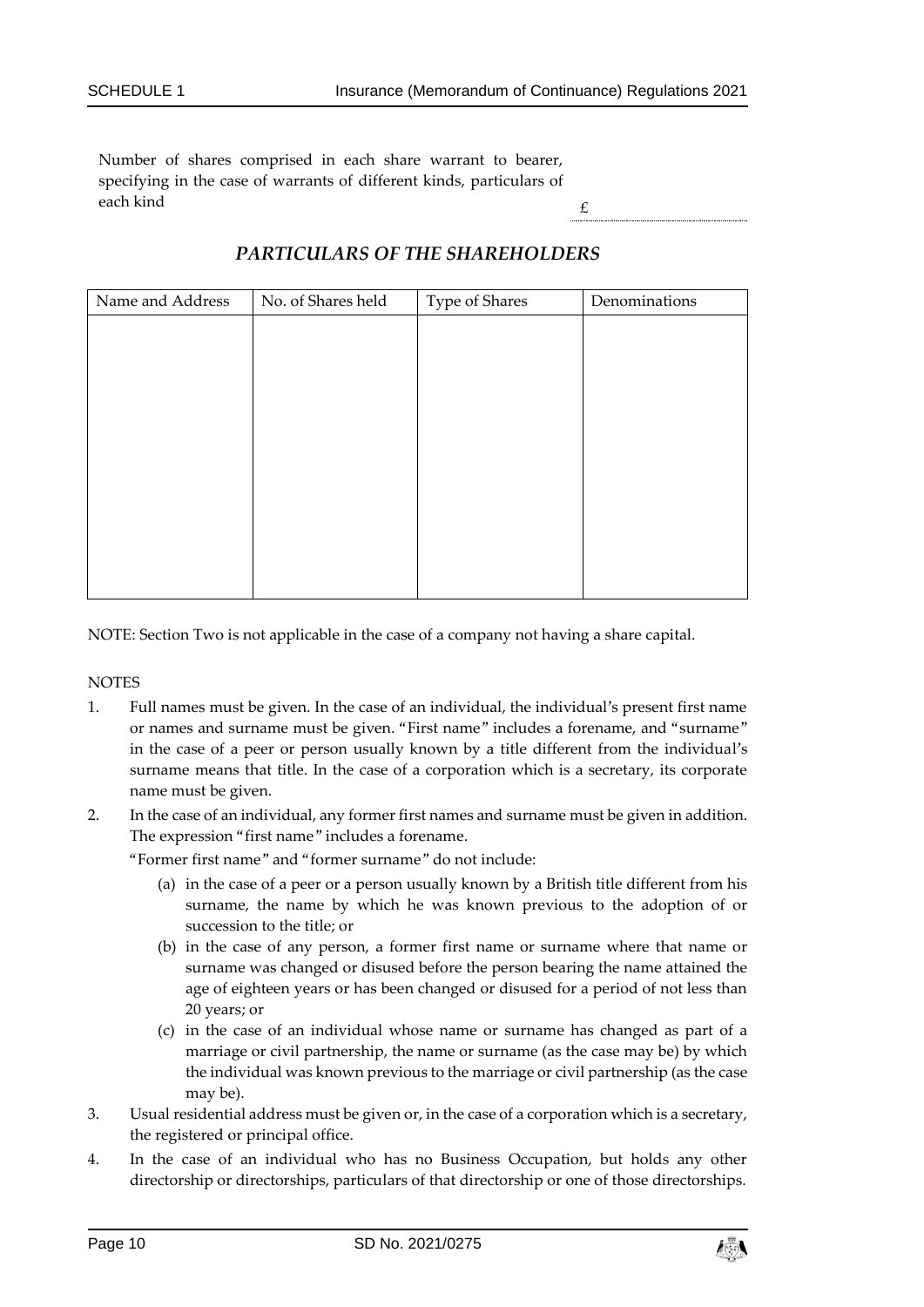5. Where all the partners in a firm are joint secretaries the name and principal office address of the firm alone may be stated.

#### BENEFICIAL OWNERSHIP ACT 2017 NOTES

- 1. Any references in this document to a "nominated officer" include, in the case where the Company is exempt from the requirement to have a nominated officer, the person authorised by an Order made by Treasury under section 6(8) of the Beneficial Ownership Act 2017, to undertake on behalf of the Company, any role or responsibility for which a nominated officer is responsible under that Act.
- 2. Section 6(2) of the Beneficial Ownership Act 2017 specifies that "The nominated officer must be —
	- (a) a natural person who is resident in the Island; or
	- (b) the holder of a licence issued under section 7 of the Financial Services Act 2008 which permits the holder to carry on the regulated activity (within the meaning of section 3(1) of that Act) of providing corporate services."

(In the case where the Company is exempt from the requirement to have a nominated officer, the relevant Treasury Order will specify by whom the roles and responsibilities of the nominated officer may be carried out.)

- 3. In the case of a nominated officer who is a natural person, the officer's name and home address in the Island must be listed. In all other cases, the officer's corporate or firm name and registered office or place of business address in the Island must be listed.
- 4. The Company must give notice to the Department for Enterprise (Companies Registry) of the appointment of its first nominated officer and of the date on which the appointment was made.

The Company must also give notice to the Department for Enterprise (Companies Registry), within one month of the date of:

- (a) an appointment of a nominated officer;
- (b) a change in a nominated officer; or
- (c) a change in the details in its record of a nominated officer,

and of the date on which it occurred.

### *INSERT SHEET*

### *(This page should only be completed if the Beneficial Ownership Act 2017 does not apply to the Company)*

Where the Beneficial Ownership Act 2017 does not apply to the Company please complete the following confirmation statement (Note 1 below).

The Beneficial Ownership Act 2017 does not apply to the Company because –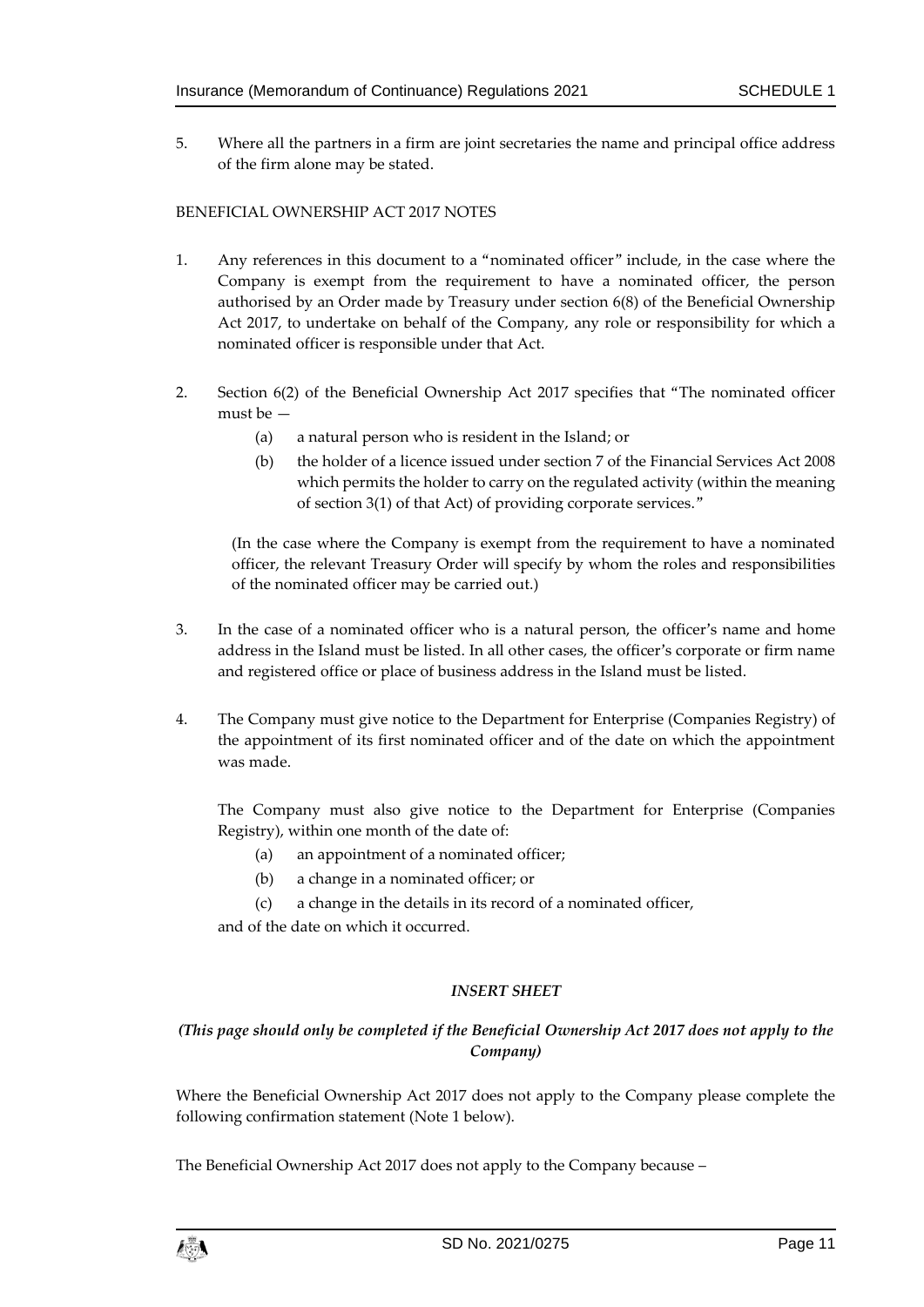- The Company is listed on a stock or investment exchange recognized by the Treasury (Note 2 below);
- The Company is a wholly owned subsidiary of a legal entity listed on a stock or investment exchange recognised by Treasury, where the disclosure obligations on the legal entity include beneficial ownership information in respect of the entity and its subsidiaries;
- The Company is one to which an Order made by the Treasury under section 5(4) of the Beneficial Ownership Act 2017 applies (Note 3 below). The Order is:

………………………………………………………………………………………………… ……………………………………………………………………………………………………

and I confirm that the Order applies to the Company.

Signed **Example 2** Director/Secretary/Authorised Signatory\*

\* please delete as appropriate

#### **NOTES in respect of Insert Sheet**

- 1. Section 5(2) of the Beneficial Ownership Act 2017 lists the entities to which that Act does not apply.
- 2. Section 5(3) of that Act specifies that "an exchange is "recognised" if its name or another suitable description of it is published by the Treasury in such manner as the Treasury determines".
- 3. Section 5(4) of the Beneficial Ownership Act 2017 allows the Treasury to amend the list of entities in section 5(2) to which that Act does not apply. If the Treasury has added to the list, details of the relevant Order and confirmation that the Order applies to the Company should be included.

#### **Data Protection Notice**

The Authority is registered with the Information Commissioner as a data controller under Isle of Man data protection legislation. The Authority collects and processes personal data to carry out its functions under relevant legislation and may share personal data with other parties where there is a legal basis for doing so. Information on how the Authority collects and processes personal data can be found in the **[Privacy Policy](https://www.iomfsa.im/terms-conditions/privacy-policy/)** on the Authority's website:

### **<https://www.iomfsa.im/terms-conditions/privacy-policy/>**

Please call **+44 (0)1624 646000** if you have any queries.

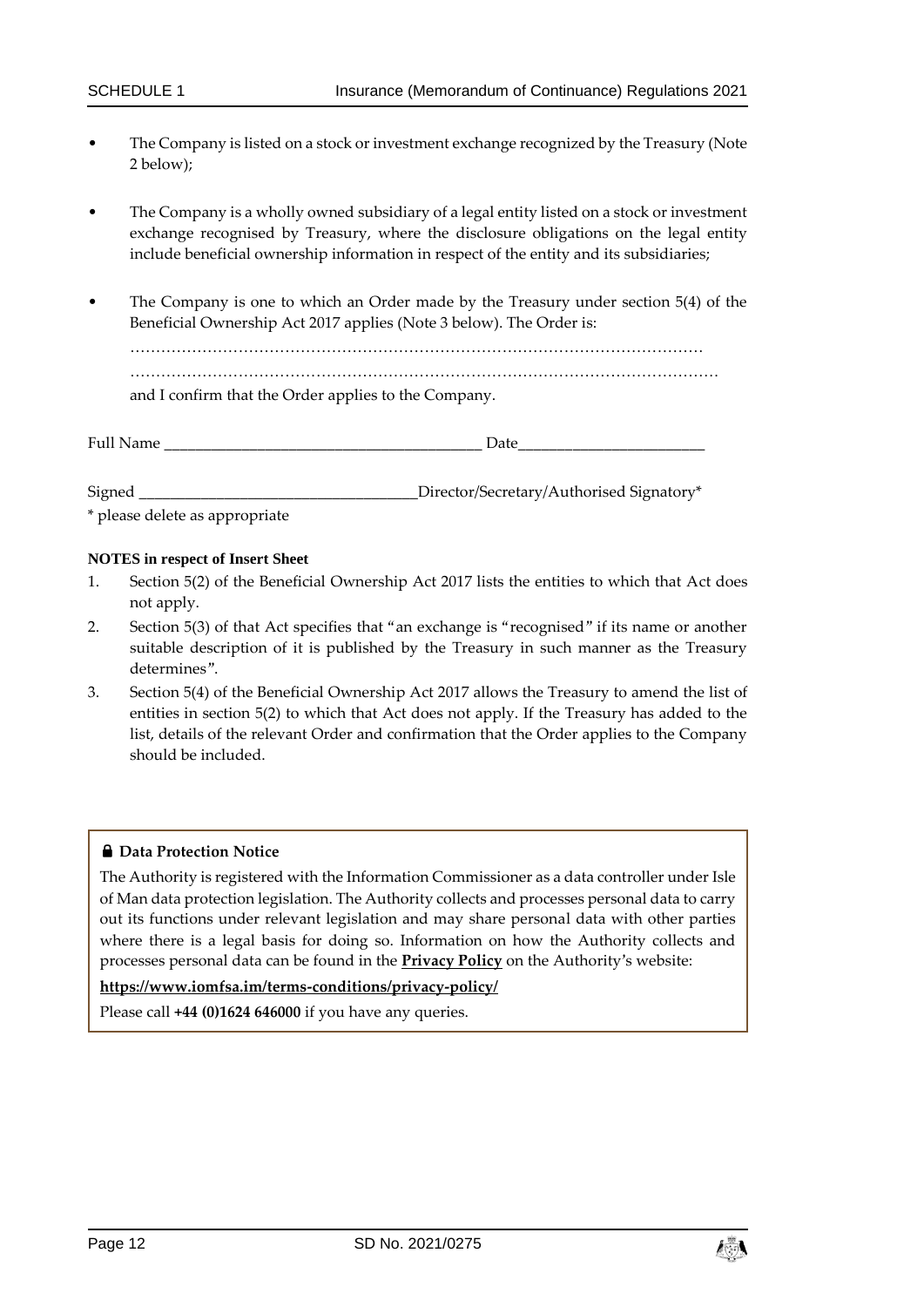### **FORM TWO**

# *MEMORANDUM OF CONTINUANCE A COMPANY LIMITED BY GUARANTEE AND NOT HAVING A SHARE CAPITAL THE COMPANIES (TRANSFER OF DOMICILE) ACT 1998 (AS AMENDED BY SCHEDULE 4 TO THE INSURANCE ACT 2008) THE COMPANIES ACTS 1931 - 2004*

#### **PART A**

- 1. The name of the Company from the date of continuance is:
- 2. The Company is a \*private/public company [\* delete as appropriate].
- 3. The liability of the members of the Company is limited.
- 4. \* Restrictions, if any, on the exercise of the rights, powers and privileges of the Company with effect from the date of continuance

or

\* There are no restrictions on the rights, powers and privileges of the Company with effect from the date of continuance

[\* delete as appropriate]

[Restrictions are limited to those permitted by Section 5(6) of the Companies Act 1986]

- 5. Every member of the Company undertakes to contribute such amount as may be required (not exceeding [insert limit of liability]) to the assets of the Company in the event of its being wound up while that person is a member or within one year after that person ceases to be a member, for payment of the debts and liabilities of the Company contracted before that person ceases to be a member, and of the costs, charges and expenses of winding up, and for the adjustment of the rights of the contributories among themselves.
- 6. The Company was incorporated in [ ] on the [ ] day of [ ] in the name of [ ] with Registered Number [ ] and immediately preceding the date of continuance was registered under the name [ ].

| Adopted by Special Resolution of the Company on [ |  |
|---------------------------------------------------|--|

The particulars of the directors, secretary and (as applicable) nominated officer of the Company; the statement of indebtedness in respect of mortgages and charges of the Company; and the intended situation of the registered office of the Company are as set out in Part B.

|            | Signed on behalf of the Company by: |        |                         |
|------------|-------------------------------------|--------|-------------------------|
|            | Full name in block letters:         |        |                         |
| -Status:   |                                     |        | (Director or Secretary) |
| Dated this |                                     | day of |                         |
|            |                                     |        |                         |

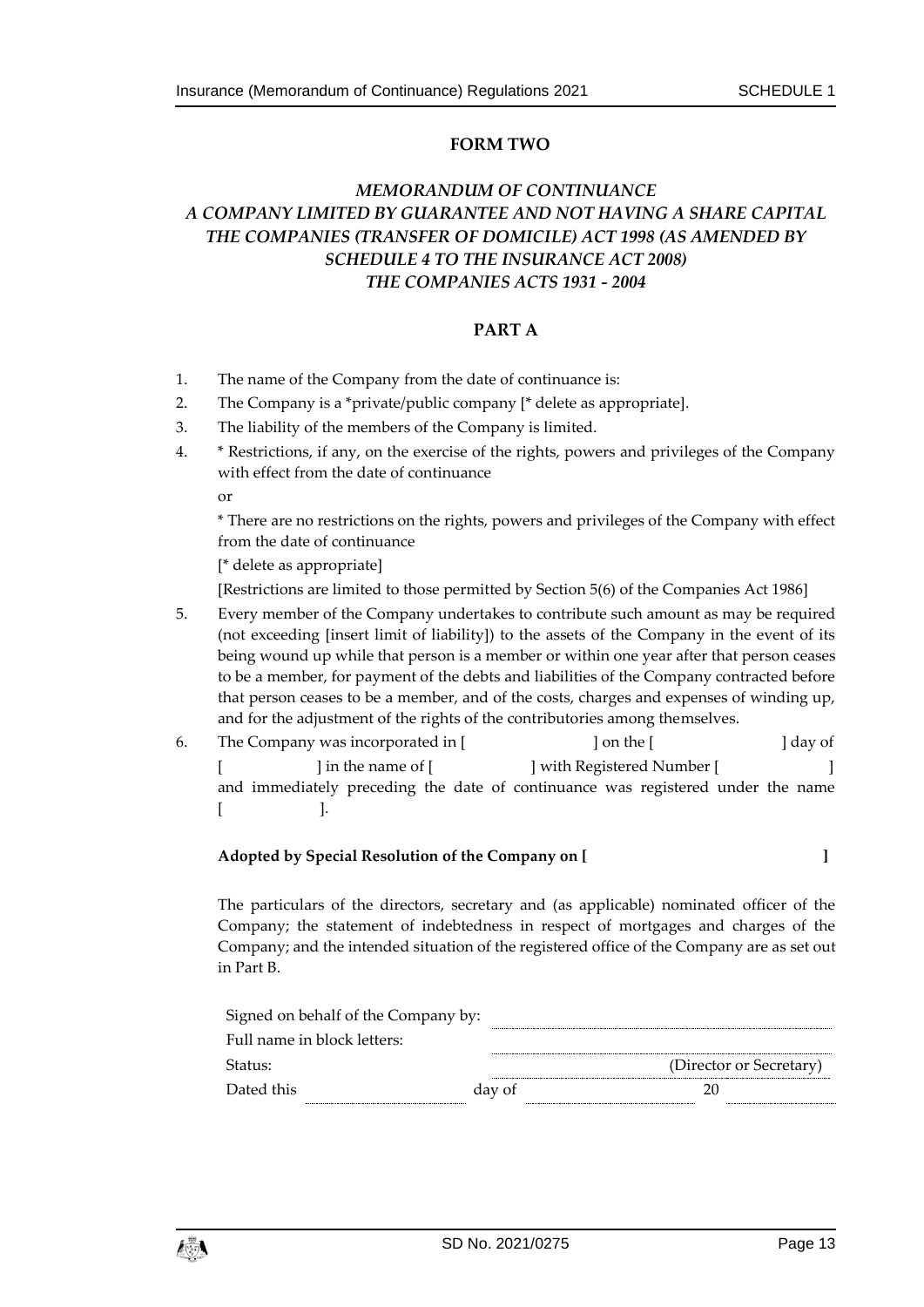### *MEMORANDUM OF CONTINUANCE – PART B*

### *SECTION ONE*

### *PARTICULARS OF THE DIRECTORS*

#### PARTICULARS TO BE PROVIDED IN RESPECT OF EACH PERSON WHO IS A DIRECTOR

| Name                            |  |
|---------------------------------|--|
| Former name(s)                  |  |
| Address                         |  |
|                                 |  |
|                                 |  |
|                                 |  |
|                                 |  |
|                                 |  |
| <b>Business Occupation</b>      |  |
| Nationality (and Nationality of |  |
| origin if other than present    |  |
| Nationality)                    |  |

I hereby consent to act as director of the Continued Company

Signature Date

| Name                            |  |
|---------------------------------|--|
| Former name(s)                  |  |
| Address                         |  |
|                                 |  |
|                                 |  |
|                                 |  |
|                                 |  |
|                                 |  |
| <b>Business Occupation</b>      |  |
| Nationality (and Nationality of |  |
| origin if other than present    |  |
| Nationality)                    |  |

I hereby consent to act as director of the Continued Company

Signature **Date** 

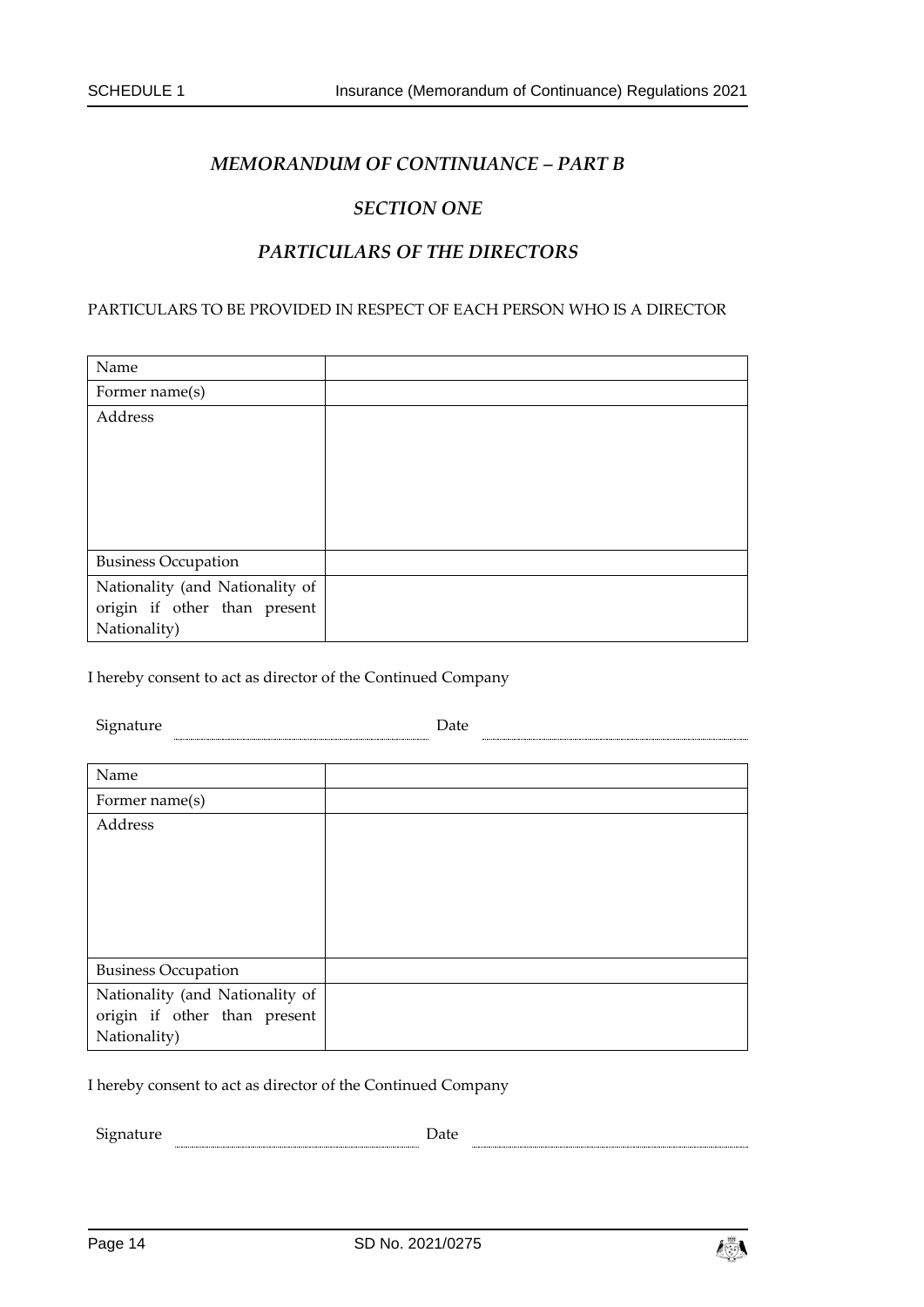# *PARTICULARS OF SECRETARY*

| Name           |  |
|----------------|--|
| Former name(s) |  |
| Address        |  |

I hereby consent to act as Secretary of the Continued Company

 ${\small \textbf{Square} \hspace{2.2cm} \textbf{Date} }$ 

# *NOMINATED OFFICER*

Particulars of Nominated Officer (see Beneficial Ownership Act 2017 Notes below)

| Name           |  |
|----------------|--|
| Former name(s) |  |
| Address        |  |

I hereby consent to act as Nominated Officer of the Continued Company

Signature **Example 2** Date **Date Date Date Date Date Date Date Date Date Date Date Date Date D** 

If the Beneficial Ownership Act 2017 does not apply to the Continued Company, please complete the Insert Sheet below.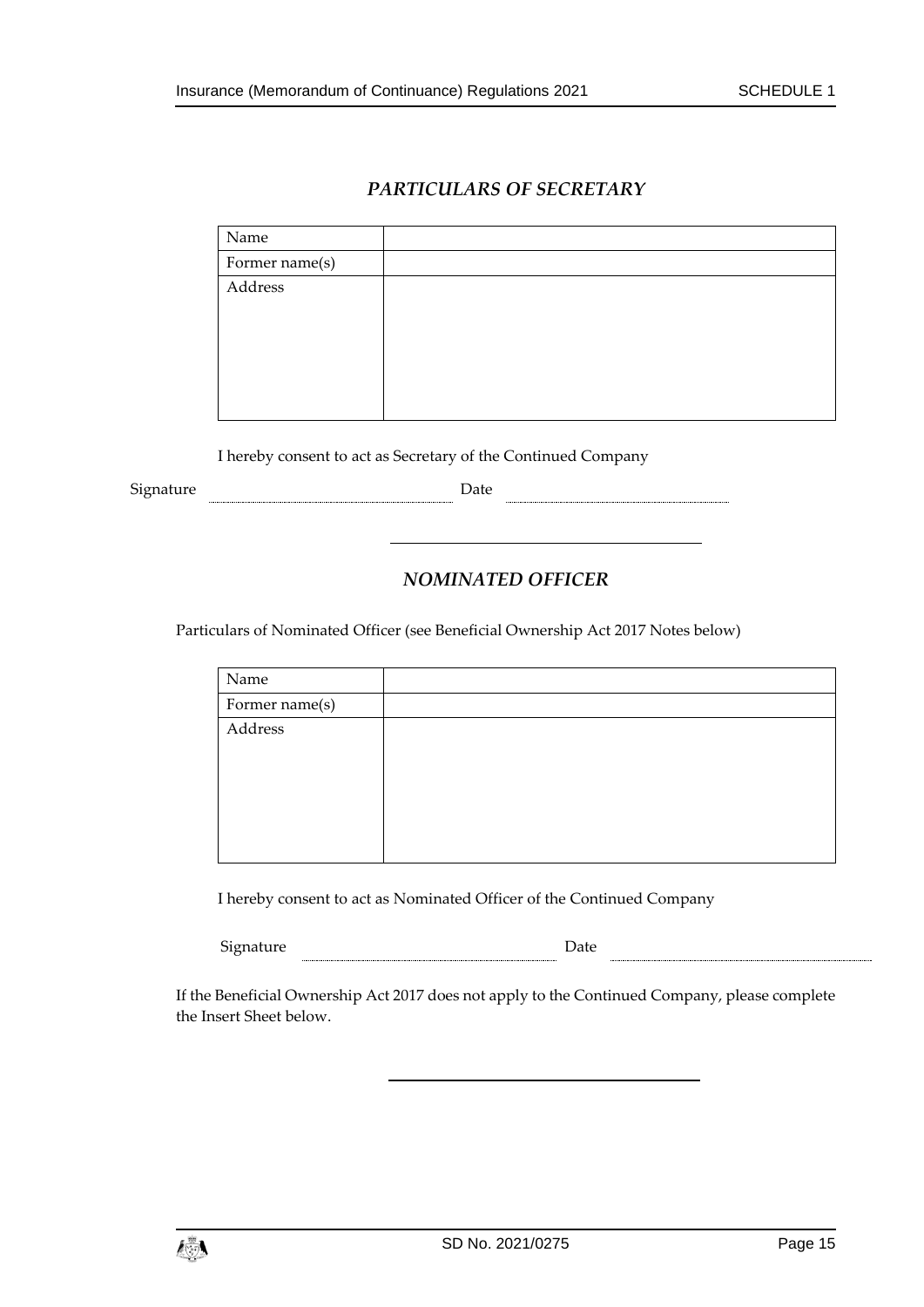# *STATEMENT OF INDEBTEDNESS IN RESPECT OF MORTGAGES AND CHARGES*

Total amount of the indebtedness of the Company in respect of all mortgages and charges of the kind which are required to be registered with the Department of Enterprise [ ]

### *INTENDED SITUATION OF REGISTERED OFFICE*

The intended situation of the Registered Office of the Company on continuance is as stated below -

BENEFICIAL OWNERSHIP ACT 2017 NOTES

- 1. Any references in this document to a "nominated officer" include, in the case where the Company is exempt from the requirement to have a nominated officer, the person authorised by an Order made by Treasury under section 6(8) of the Beneficial Ownership Act 2017, to undertake on behalf of the Company, any role or responsibility for which a nominated officer is responsible under that Act.
- 2. Section 6(2) of the Beneficial Ownership Act 2017 specifies that "The nominated officer must be —
	- (a) a natural person who is resident in the Island; or
	- (b) the holder of a licence issued under section 7 of the Financial Services Act 2008 which permits the holder to carry on the regulated activity (within the meaning of section 3(1) of that Act) of providing corporate services."

(In the case where the Company is exempt from the requirement to have a nominated officer, the relevant Treasury Order will specify by whom the roles and responsibilities of the nominated officer may be carried out.)

- 3. In the case of a nominated officer who is a natural person, the officer's name and home address in the Island must be listed. In all other cases, the officer's corporate or firm name and registered office or place of business address in the Island must be listed.
- 4. The Company must give notice to the Department for Enterprise (Companies Registry) of the appointment of its first nominated officer and of the date on which the appointment was made.

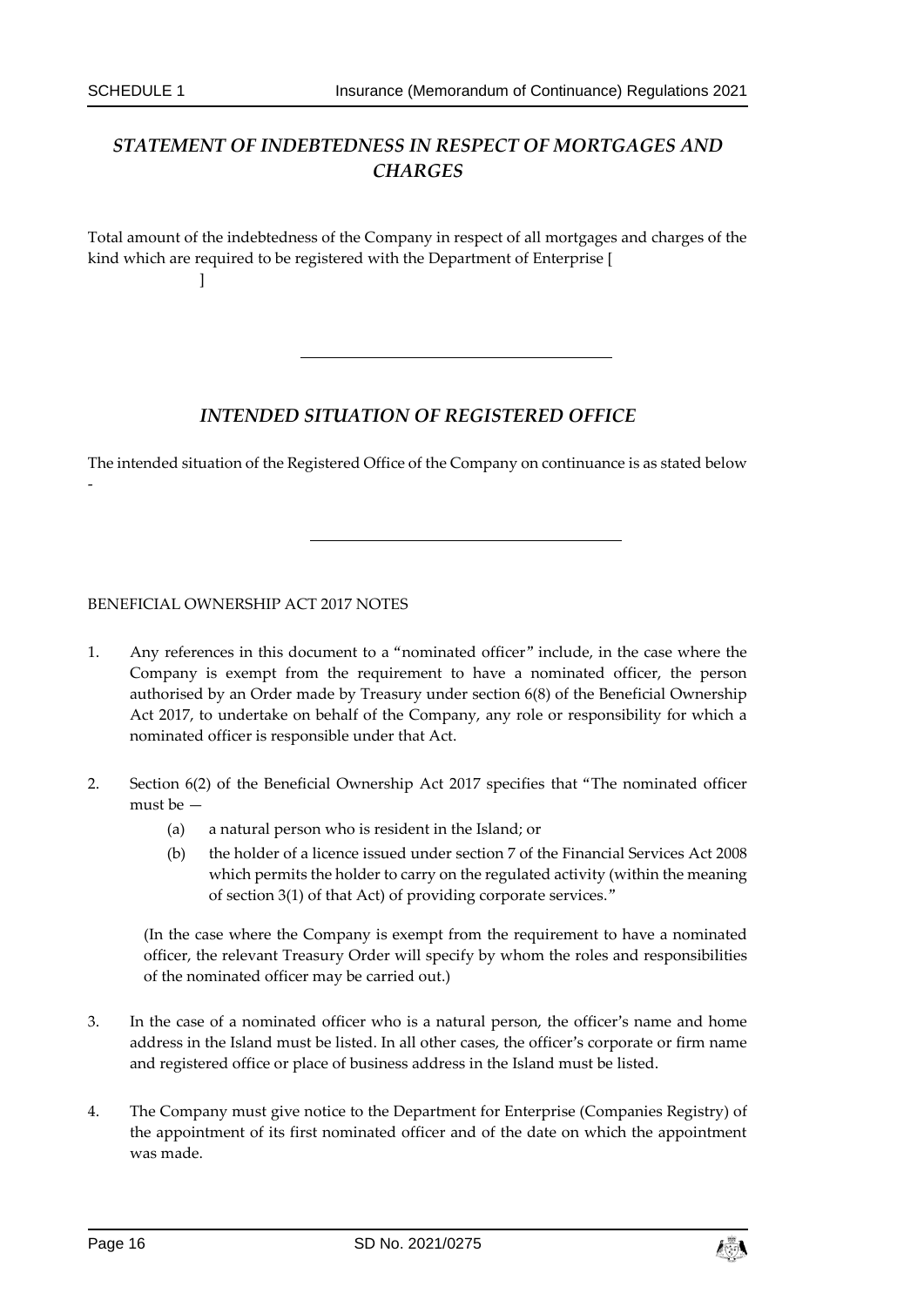The Company must also give notice to the Department for Enterprise (Companies Registry), within one month of the date of:

- (a) an appointment of a nominated officer;
- (b) a change in a nominated officer; or
- (c) a change in the details in its record of a nominated officer,

and of the date on which it occurred.

#### *INSERT SHEET*

#### *(This page should only be completed if the Beneficial Ownership Act 2017 does not apply to the Company)*

Where the Beneficial Ownership Act 2017 does not apply to the Company please complete the following confirmation statement (Note 1 below).

The Beneficial Ownership Act 2017 does not apply to the Company because –

- The Company is listed on a stock or investment exchange recognized by the Treasury (Note 2 below);
- The Company is a wholly owned subsidiary of a legal entity listed on a stock or investment exchange recognised by Treasury, where the disclosure obligations on the legal entity include beneficial ownership information in respect of the entity and its subsidiaries;
- The Company is one to which an Order made by the Treasury under section 5(4) of the Beneficial Ownership Act 2017 applies (Note 3 below). The Order is:

…………………………………………………………………………………………………...

……………………………………………………………………………………………………

and I confirm that the Order applies to the Company.

| <b>Full Name</b> |  |
|------------------|--|
|                  |  |

Signed \_\_\_\_\_\_\_\_\_\_\_\_\_\_\_\_\_\_\_\_\_\_\_\_\_\_\_\_\_\_\_\_\_\_\_\_Director/Secretary/Authorised Signatory\*

\* please delete as appropriate

#### **NOTES in respect of Insert Sheet**

- 1. Section 5(2) of the Beneficial Ownership Act 2017 lists the entities to which that Act does not apply.
- 2. Section 5(3) of that Act specifies that "an exchange is "recognised" if its name or another suitable description of it is published by the Treasury in such manner as the Treasury determines".
- 3. Section 5(4) of the Beneficial Ownership Act 2017 allows the Treasury to amend the list of entities in section 5(2) to which that Act does not apply. If the Treasury has added to the list, details of the relevant Order and confirmation that the Order applies to the Company should be included.

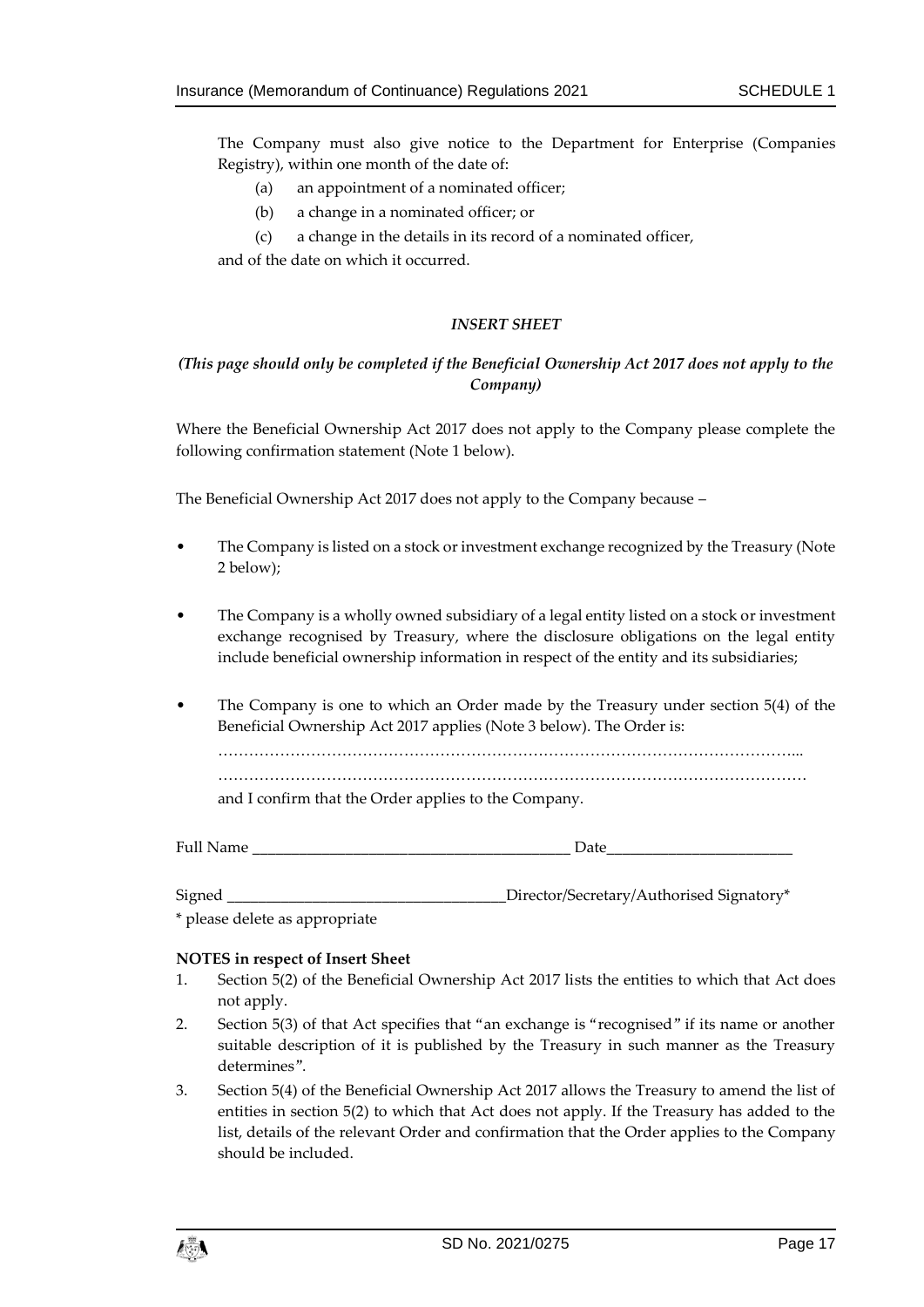### **Data Protection Notice**

The Authority is registered with the Information Commissioner as a data controller under Isle of Man data protection legislation. The Authority collects and processes personal data to carry out its functions under relevant legislation and may share personal data with other parties where there is a legal basis for doing so. Information on how the Authority collects and processes personal data can be found in the **[Privacy Policy](https://www.iomfsa.im/terms-conditions/privacy-policy/)** on the Authority's website:

**<https://www.iomfsa.im/terms-conditions/privacy-policy/>**

Please call **+44 (0)1624 646000** if you have any queries.

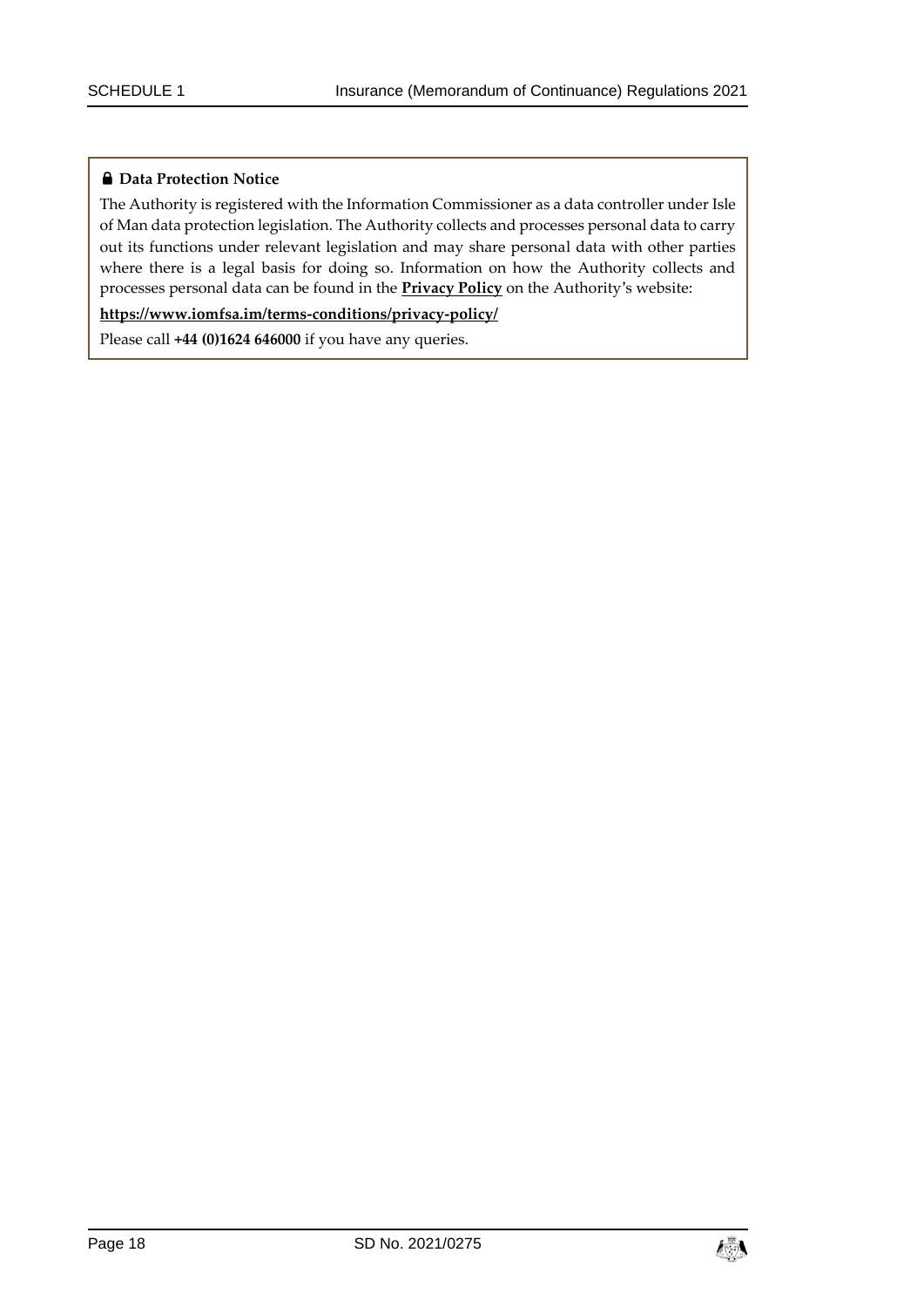### **FORM THREE**

# *MEMORANDUM OF CONTINUANCE A COMPANY LIMITED BY GUARANTEE AND HAVING A SHARE CAPITAL THE COMPANIES (TRANSFER OF DOMICILE) ACT 1998 (AS AMENDED BY SCHEDULE 4 TO THE INSURANCE ACT 2008) THE COMPANIES ACTS 1931 - 2004*

#### **PART A**

- 1. The name of the Company from the date of continuance is:
- 2. The Company is a \*private/public company [\* delete as appropriate].
- 3. The liability of the members of the Company is limited.
- 4. \* Restrictions, if any, on the exercise of the rights, powers and privileges of the Company with effect from the date of continuance

or

\* There are no restrictions on the rights, powers and privileges of the Company with effect from the date of continuance

[\* delete as appropriate]

[Restrictions are limited to those permitted by Section 5(6) of the Companies Act 1986]

- 5. Every member of the Company undertakes to contribute such amount as may be required (not exceeding [insert limit of liability]) to the assets of the Company in the event of its being wound up while that person is a member or within one year after that person ceases to be a member, for payment of the debts and liabilities of the Company contracted before that person ceases to be a member, and of the costs, charges and expenses of winding up, and for the adjustment of the rights of the contributories among themselves.
- 6. The share capital of the Company is [ ] divided into [ ] ] shares of [ ] each.
- 7. The Company was incorporated in  $\begin{bmatrix} 1 & 1 \end{bmatrix}$  on the  $\begin{bmatrix} 1 & 1 \end{bmatrix}$ in the name of [ ] with Registered Number [ ] and immediately preceding the date of continuance was registered under the name [ ].

#### **Adopted by Special Resolution of the Company on [ ]**

The summary of capital and shares of the Company, the particulars of the shareholders, directors, secretary and (as applicable) nominated officer of the Company; the statement of indebtedness in respect of mortgages and charges of the Company; and the intended situations of the Registered Office of the Company are as set out in Part B.

| Signed on behalf of the Company by: |        |                         |
|-------------------------------------|--------|-------------------------|
| Full name in block letters:         |        |                         |
| Status:                             |        | (Director or Secretary) |
| Dated this                          | day of |                         |

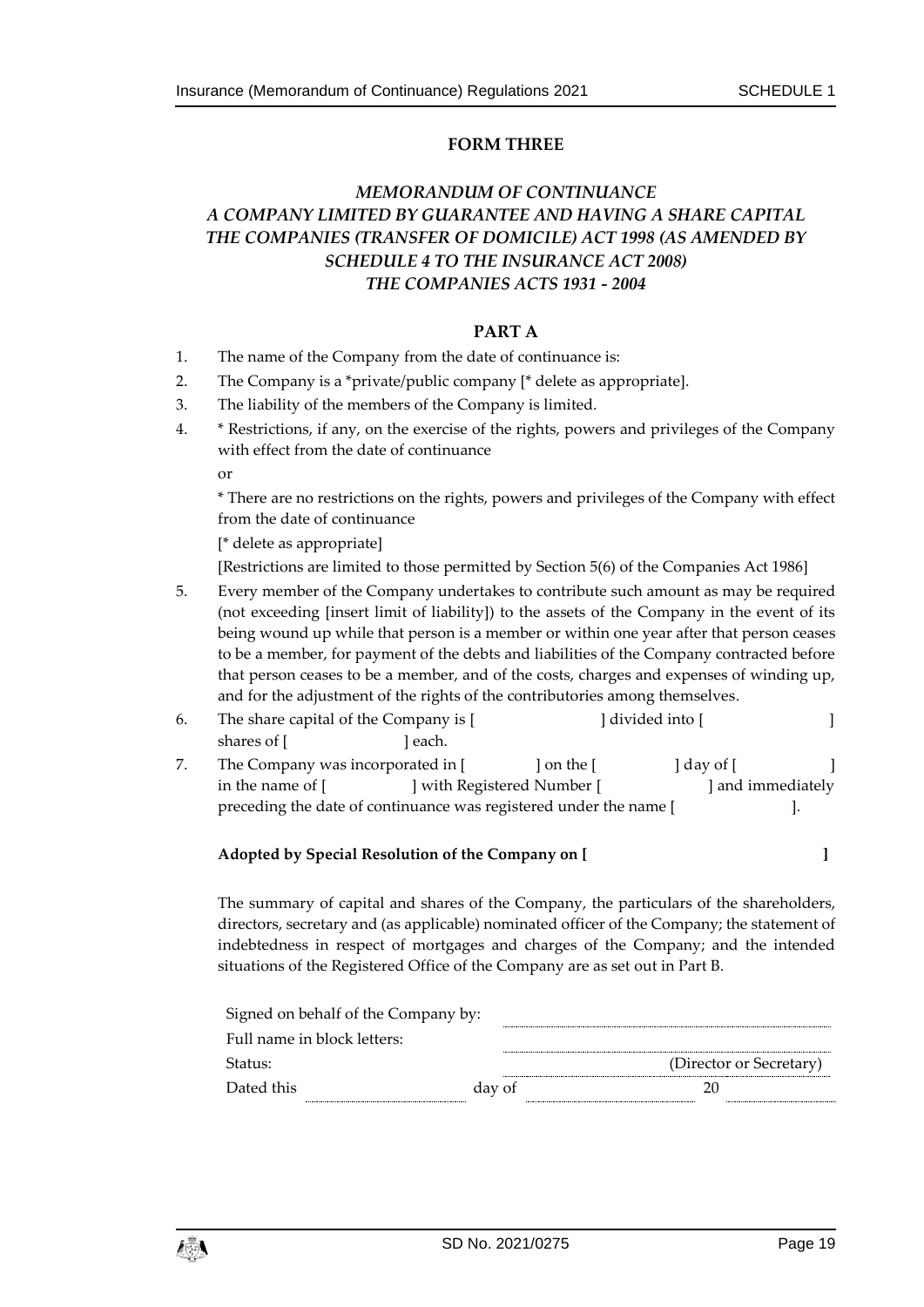### *MEMORANDUM OF CONTINUANCE – PART B*

### *SECTION ONE*

### *PARTICULARS OF THE DIRECTORS*

PARTICULARS TO BE PROVIDED IN RESPECT OF EACH PERSON WHO IS A DIRECTOR

| Name                            |  |
|---------------------------------|--|
| Former name(s)                  |  |
| Address                         |  |
|                                 |  |
|                                 |  |
|                                 |  |
|                                 |  |
|                                 |  |
| <b>Business Occupation</b>      |  |
| Nationality (and Nationality of |  |
| origin if other than present    |  |
| Nationality)                    |  |

I hereby consent to act as director of the Continued Company

| Signature                       | Date |
|---------------------------------|------|
|                                 |      |
| Name                            |      |
| Former name(s)                  |      |
| Address                         |      |
|                                 |      |
|                                 |      |
|                                 |      |
|                                 |      |
|                                 |      |
| <b>Business Occupation</b>      |      |
| Nationality (and Nationality of |      |
| origin if other than present    |      |
| Nationality)                    |      |

I hereby consent to act as director of the Continued Company

Signature Date

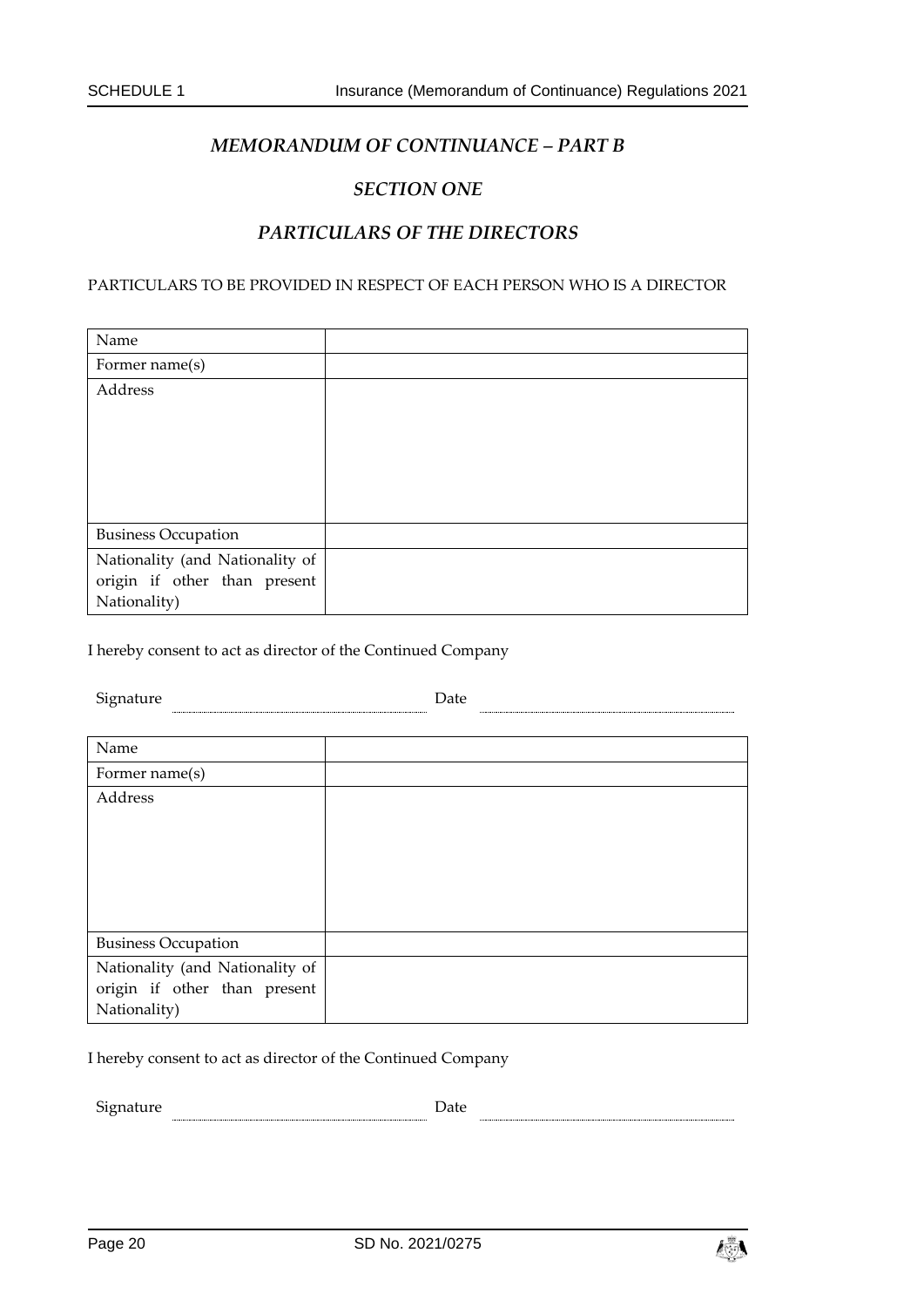# *PARTICULARS OF SECRETARY*

| Name           |  |
|----------------|--|
| Former name(s) |  |
| Address        |  |
|                |  |

I hereby consent to act as Secretary of the Continued Company

 ${\small \textbf{Square}} \hspace{2em} {\small \textbf{Date}}$ 

# *NOMINATED OFFICER*

Particulars of Nominated Officer (see Beneficial Ownership Act 2017 Notes below)

| Name           |  |
|----------------|--|
| Former name(s) |  |
| Address        |  |
|                |  |

I hereby consent to act as Nominated Officer of the Continued Company

| r.<br>Signat<br>. Taturt. |  |
|---------------------------|--|
|                           |  |

If the Beneficial Ownership Act 2017 does not apply to the Continued Company, please complete the Insert Sheet below.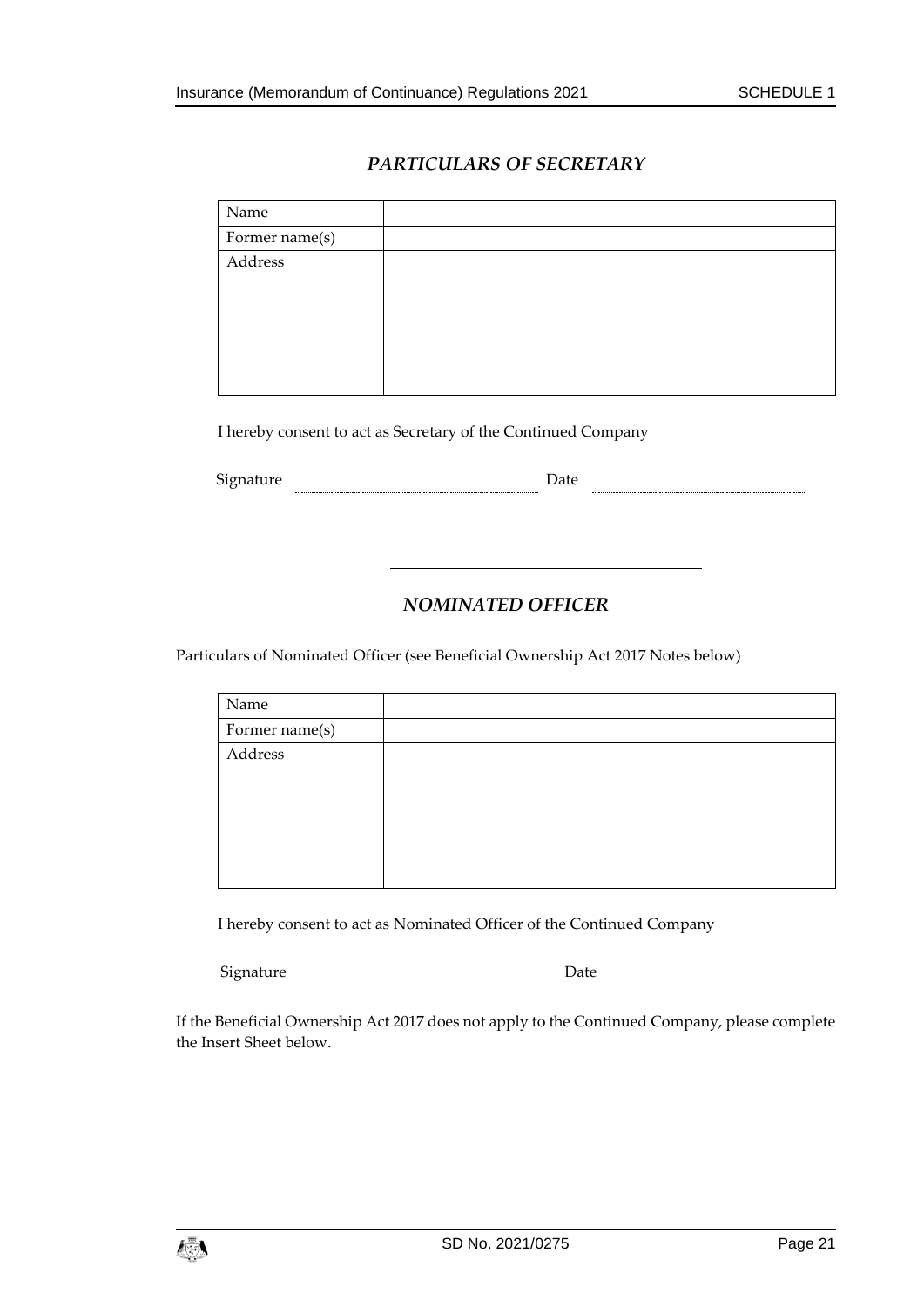# *STATEMENT OF INDEBTEDNESS IN RESPECT OF MORTGAGES AND CHARGES*

Total amount of the indebtedness of the Company in respect of all mortgages and charges of the kind which are required to be registered with the Department for Enterprise [ ]

# *INTENDED SITUATION OF REGISTERED OFFICE*

The intended situation of the Registered Office of the Company on continuance is as stated below –

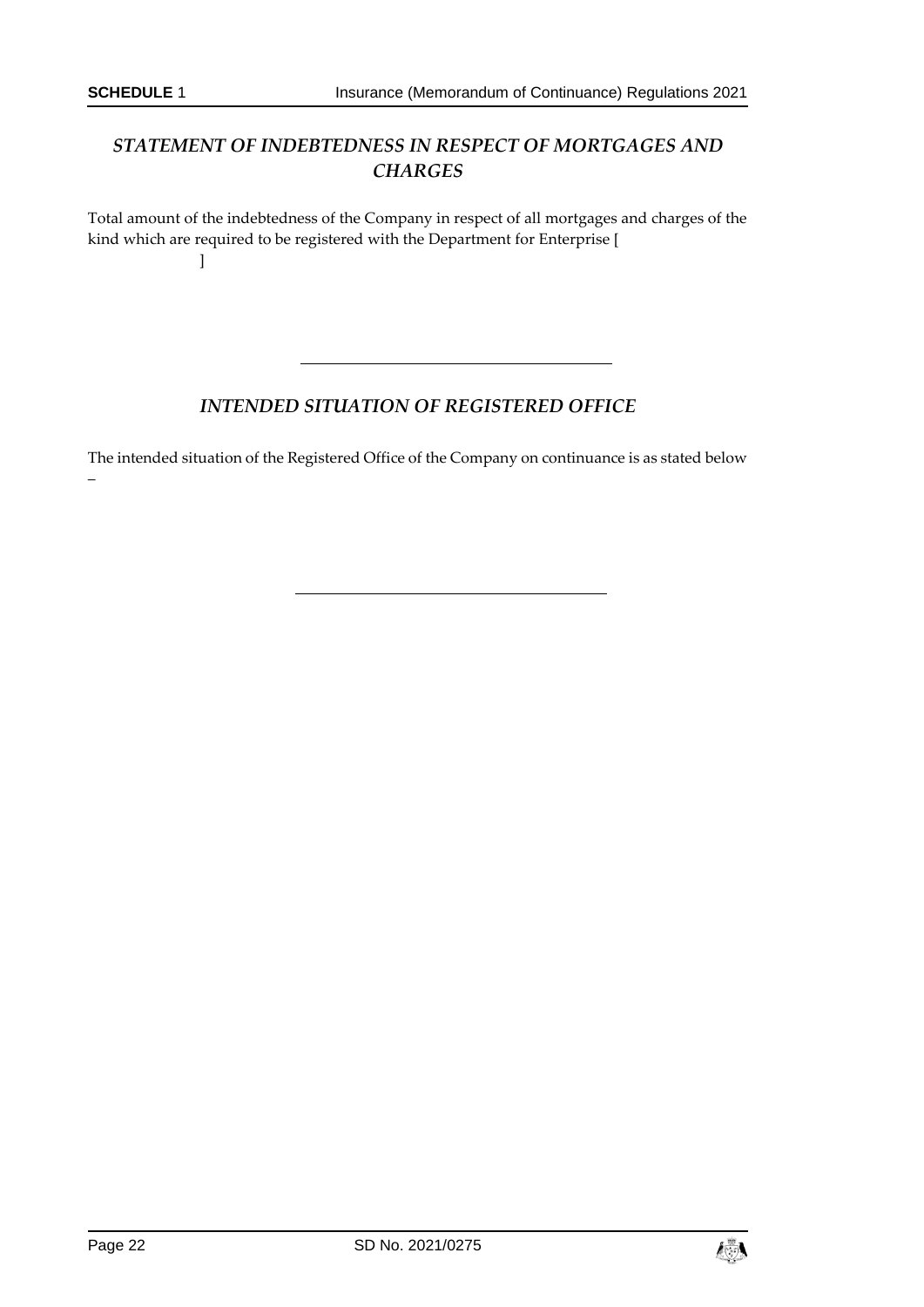# *SECTION TWO*

### *SUMMARY OF CAPITAL AND SHARES*

| Nominal Share Capital [                                                                                | ] divided into [                                                   |        | ] shares of [ | ] each.      |
|--------------------------------------------------------------------------------------------------------|--------------------------------------------------------------------|--------|---------------|--------------|
| Memorandum                                                                                             | Number of shares of each class taken up to the date of this        |        |               |              |
| cash                                                                                                   | Number of shares of each class issued subject to payment wholly in |        |               |              |
| Number of shares of each class issued as fully paid up otherwise than<br>in cash                       |                                                                    |        |               |              |
| Number of shares issued as partly paid up to the extent<br>of                                          | per share otherwise than in cash                                   |        |               |              |
|                                                                                                        | Number of shares (if any) of each class issued at a discount       |        |               |              |
| Amount of discount on the issue of shares which has not been<br>written off at the date of this return |                                                                    |        |               |              |
| There has been called up on each of                                                                    |                                                                    | shares | £             |              |
| There has been called up on each of                                                                    |                                                                    | shares |               | $\mathbf{f}$ |
| There has been called up on each of                                                                    |                                                                    | shares | £             |              |
| and allotment                                                                                          | Total amount of calls received, including payments on application  |        | £             |              |
| Total amount (if any) agreed to be considered as paid on                                               | shares which have been issued as fully paid up                     |        |               |              |
| otherwise than in cash                                                                                 |                                                                    |        | £             |              |
| Total amount (if any) agreed to be considered as paid on                                               | shares which have been issued as partly paid                       |        |               |              |
| up to the extent of                                                                                    | per share otherwise than in cash                                   |        | £             |              |
| Total amount of calls unpaid                                                                           |                                                                    |        | £             |              |
| Total number of shares of each class forfeited                                                         |                                                                    |        | £             |              |
| Total amount paid (if any) on shares forfeited                                                         |                                                                    |        | £             |              |
| outstanding                                                                                            | Total amount of shares for which share warrants to bearer are      |        | £             |              |

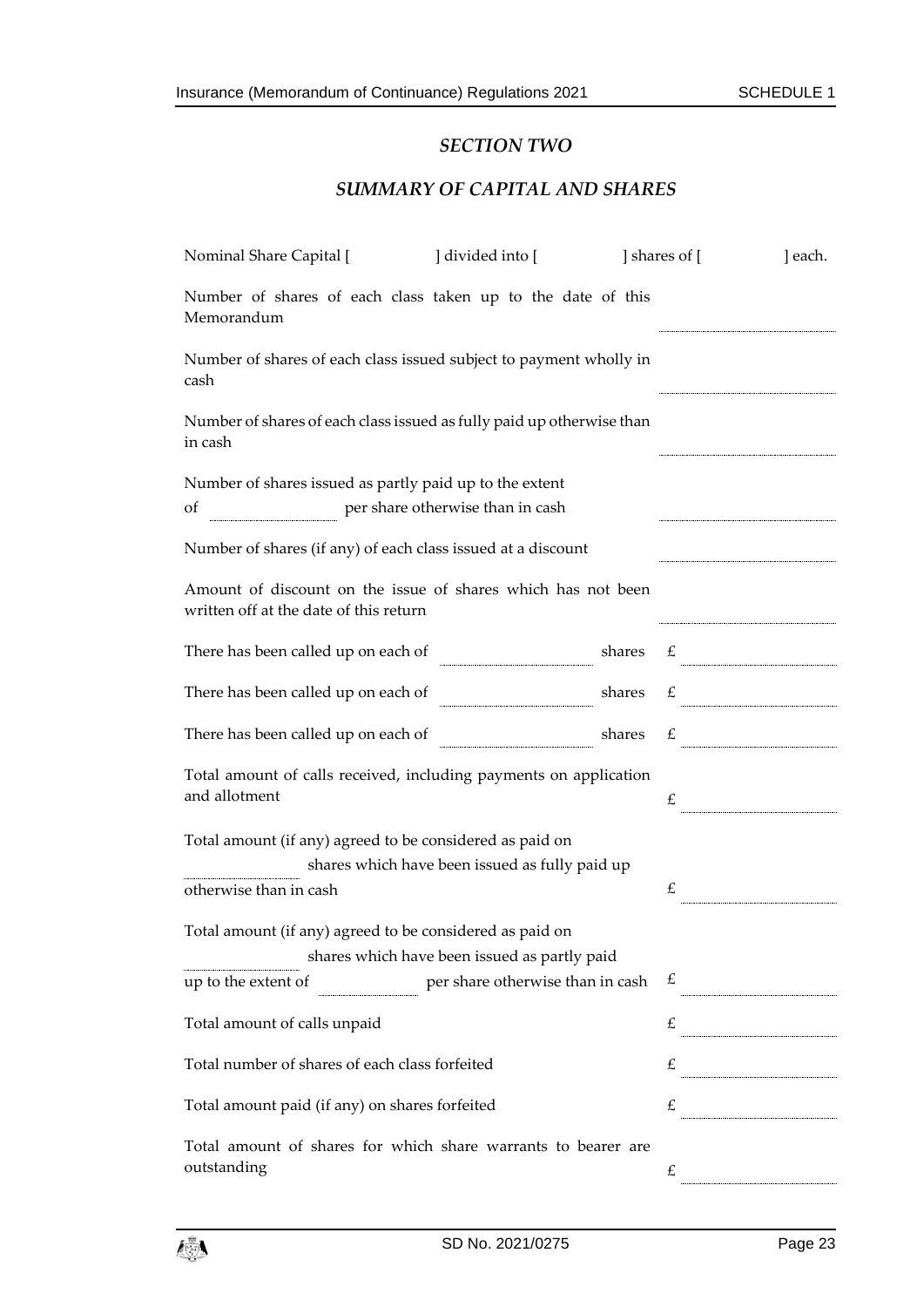Number of shares comprised in each share warrant to bearer, specifying in the case of warrants of different kinds, particulars of each kind  $\epsilon$ 

# *PARTICULARS OF THE SHAREHOLDERS*

| Name and Address | No. of Shares held | Type of Shares | Denominations |
|------------------|--------------------|----------------|---------------|
|                  |                    |                |               |
|                  |                    |                |               |
|                  |                    |                |               |
|                  |                    |                |               |
|                  |                    |                |               |
|                  |                    |                |               |
|                  |                    |                |               |
|                  |                    |                |               |
|                  |                    |                |               |
|                  |                    |                |               |
|                  |                    |                |               |

NOTE: Section Two is not applicable in the case of a company not having a share capital.

**NOTES** 

- 1. Full names must be given. In the case of an individual, the individual's present first name or names and surname must be given. "First name" includes a forename, and "surname" in the case of a peer or person usually known by a title different from the individual's surname means that title. In the case of a corporation which is a secretary, its corporate name must be given.
- 2. In the case of an individual, any former first names and surname must be given in addition. The expression "first name" includes a forename.

"Former first name" and "former surname" do not include:

- (a) in the case of a peer or a person usually known by a British title different from his surname, the name by which he was known previous to the adoption of or succession to the title; or
- (b) in the case of any person, a former forename or surname where that name or surname was changed or disused before the person bearing the name attained the age of eighteen years or has been changed or disused for a period of not less than 20 years; or
- (c) in the case of an individual whose name or surname has changed as part of a marriage or civil partnership, the name or surname (as the case may be) by which the individual was known previous to the marriage or civil partnership (as the case may be).
- 3. Usual residential address must be given or, in the case of a corporation which is a secretary, the registered or principal office.
- 4. In the case of an individual who has no Business Occupation, but holds any other directorship or directorships, particulars of that directorship or one of those directorships.

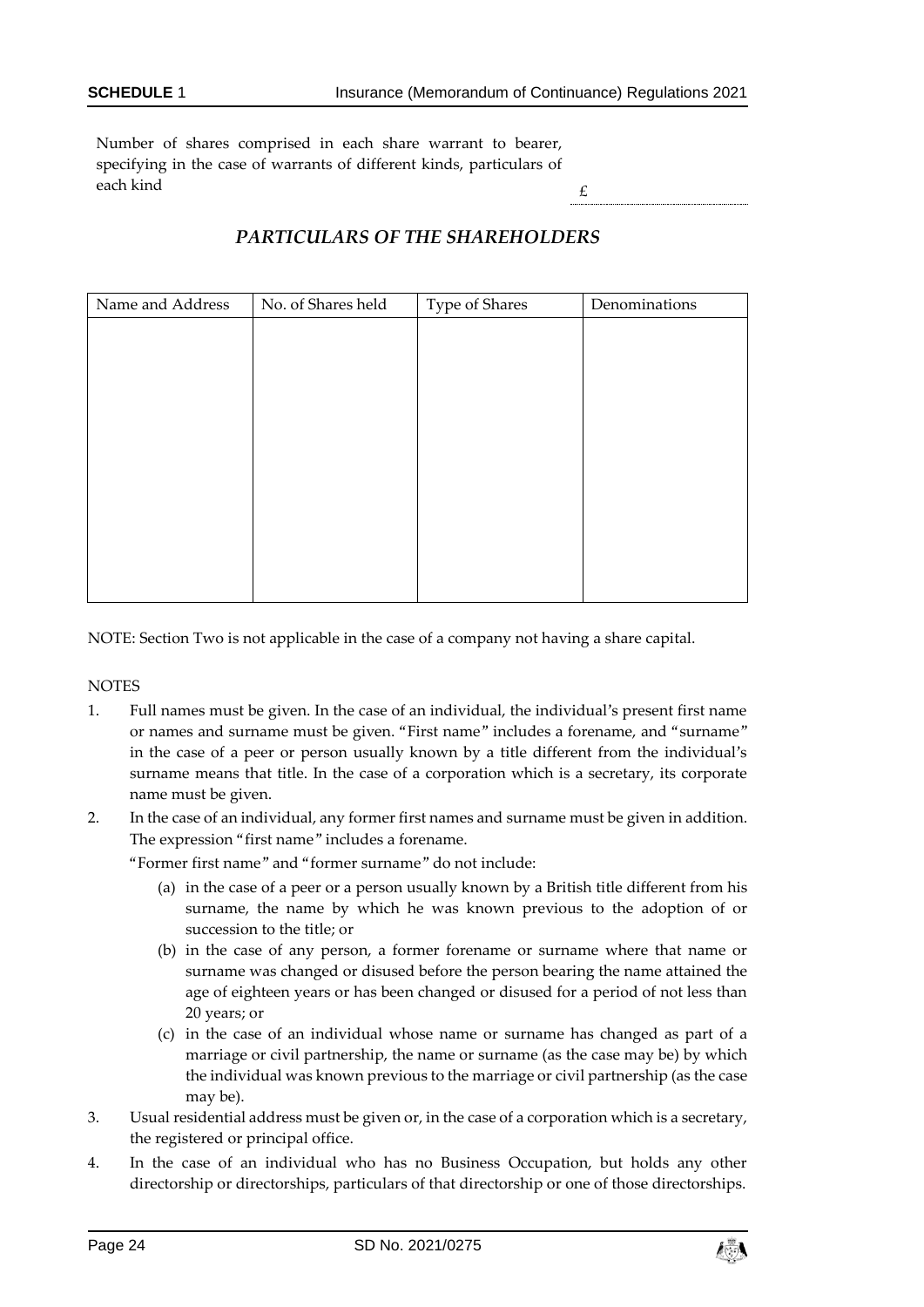5. Where all the partners in a firm are joint secretaries the name and principal office address of the firm alone may be stated.

#### BENEFICIAL OWNERSHIP ACT 2017 NOTES

- 1. Any references in this document to a "nominated officer" include, in the case where the Company is exempt from the requirement to have a nominated officer, the person authorised by an Order made by Treasury under section 6(8) of the Beneficial Ownership Act 2017, to undertake on behalf of the Company, any role or responsibility for which a nominated officer is responsible under that Act.
- 2. Section 6(2) of the Beneficial Ownership Act 2017 specifies that "The nominated officer must be —
	- (a) a natural person who is resident in the Island; or
	- (b) the holder of a licence issued under section 7 of the Financial Services Act 2008 which permits the holder to carry on the regulated activity (within the meaning of section 3(1) of that Act) of providing corporate services."

(In the case where the Company is exempt from the requirement to have a nominated officer, the relevant Treasury Order will specify by whom the roles and responsibilities of the nominated officer may be carried out.)

- 3. In the case of a nominated officer who is a natural person, the officer's name and home address in the Island must be listed. In all other cases, the officer's corporate or firm name and registered office or place of business address in the Island must be listed.
- 4. The Company must give notice to the Department for Enterprise (Companies Registry) of the appointment of its first nominated officer and of the date on which the appointment was made.

The Company must also give notice to the Department for Enterprise (Companies Registry), within one month of the date of:

- (a) an appointment of a nominated officer;
- (b) a change in a nominated officer; or
- (c) a change in the details in its record of a nominated officer,

and of the date on which it occurred.

### *INSERT SHEET*

### *(This page should only be completed if the Beneficial Ownership Act 2017 does not apply to the Company)*

Where the Beneficial Ownership Act 2017 does not apply to the Company please complete the following confirmation statement (Note 1 below).

The Beneficial Ownership Act 2017 does not apply to the Company because –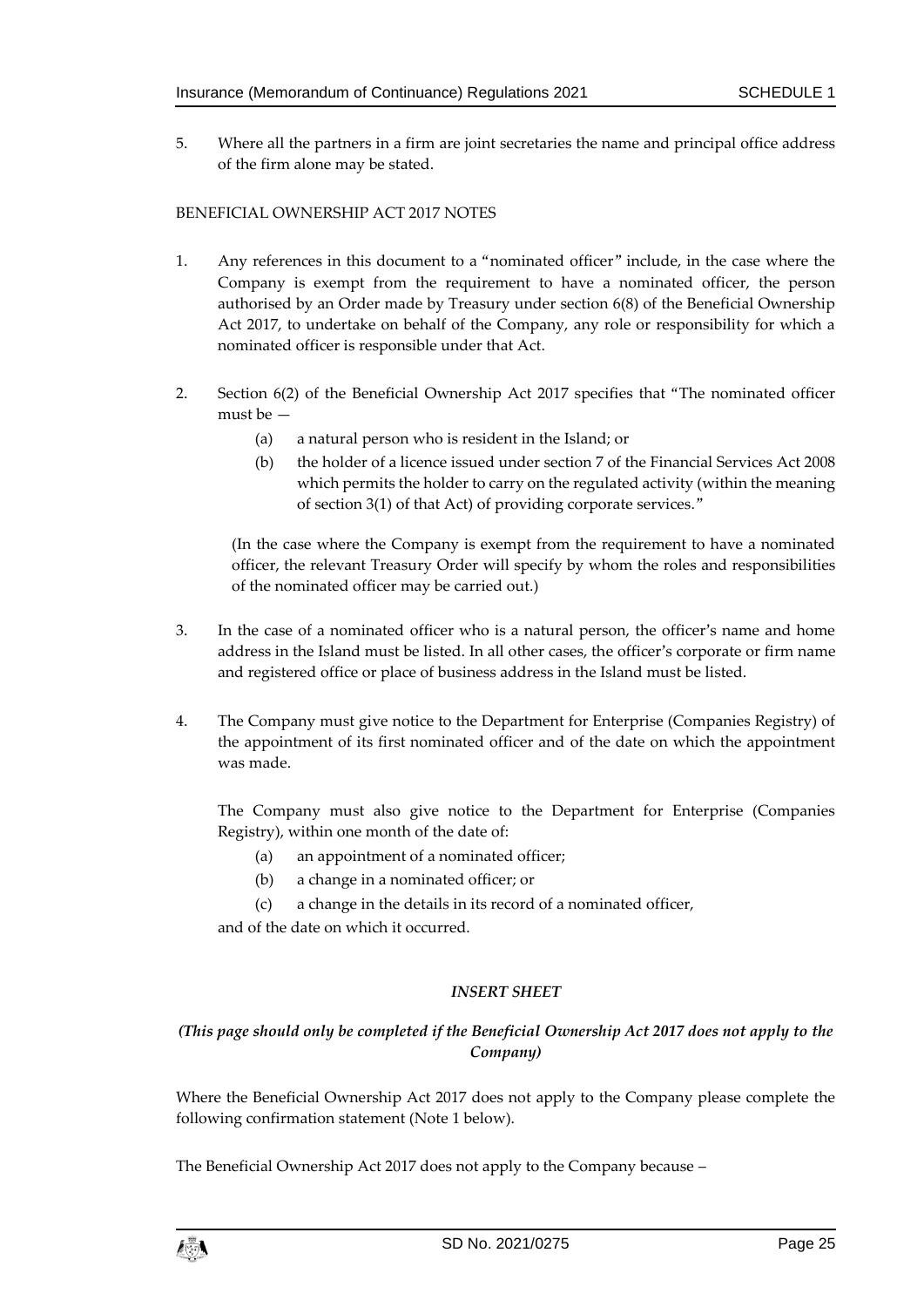- The Company is listed on a stock or investment exchange recognized by the Treasury (Note 2 below);
- The Company is a wholly owned subsidiary of a legal entity listed on a stock or investment exchange recognised by Treasury, where the disclosure obligations on the legal entity include beneficial ownership information in respect of the entity and its subsidiaries;
- The Company is one to which an Order made by the Treasury under section 5(4) of the Beneficial Ownership Act 2017 applies (Note 3 below). The Order is:

…………………………………………………………………………………………………... …………………………………………………………………………………………………… and I confirm that the Order applies to the Company.

| Full Name | Date                                     |  |  |
|-----------|------------------------------------------|--|--|
|           |                                          |  |  |
| Signed    | Director/Secretary/Authorised Signatory* |  |  |

\* please delete as appropriate

#### *NOTES in respect of Insert Sheet*

- 1. Section 5(2) of the Beneficial Ownership Act 2017 lists the entities to which that Act does not apply.
- 2. Section 5(3) of that Act specifies that "an exchange is "recognised" if its name or another suitable description of it is published by the Treasury in such manner as the Treasury determines".
- 3. Section 5(4) of the Beneficial Ownership Act 2017 allows the Treasury to amend the list of entities in section 5(2) to which that Act does not apply. If the Treasury has added to the list, details of the relevant Order and confirmation that the Order applies to the Company should be included.

#### $\bigoplus$  Data Protection Notice

The Authority is registered with the Information Commissioner as a data controller under Isle of Man data protection legislation. The Authority collects and processes personal data to carry out its functions under relevant legislation and may share personal data with other parties where there is a legal basis for doing so. Information on how the Authority collects and processes personal data can be found in the **[Privacy Policy](https://www.iomfsa.im/terms-conditions/privacy-policy/)** on the Authority's website:

### **<https://www.iomfsa.im/terms-conditions/privacy-policy/>**

Please call **+44 (0)1624 646000** if you have any queries.